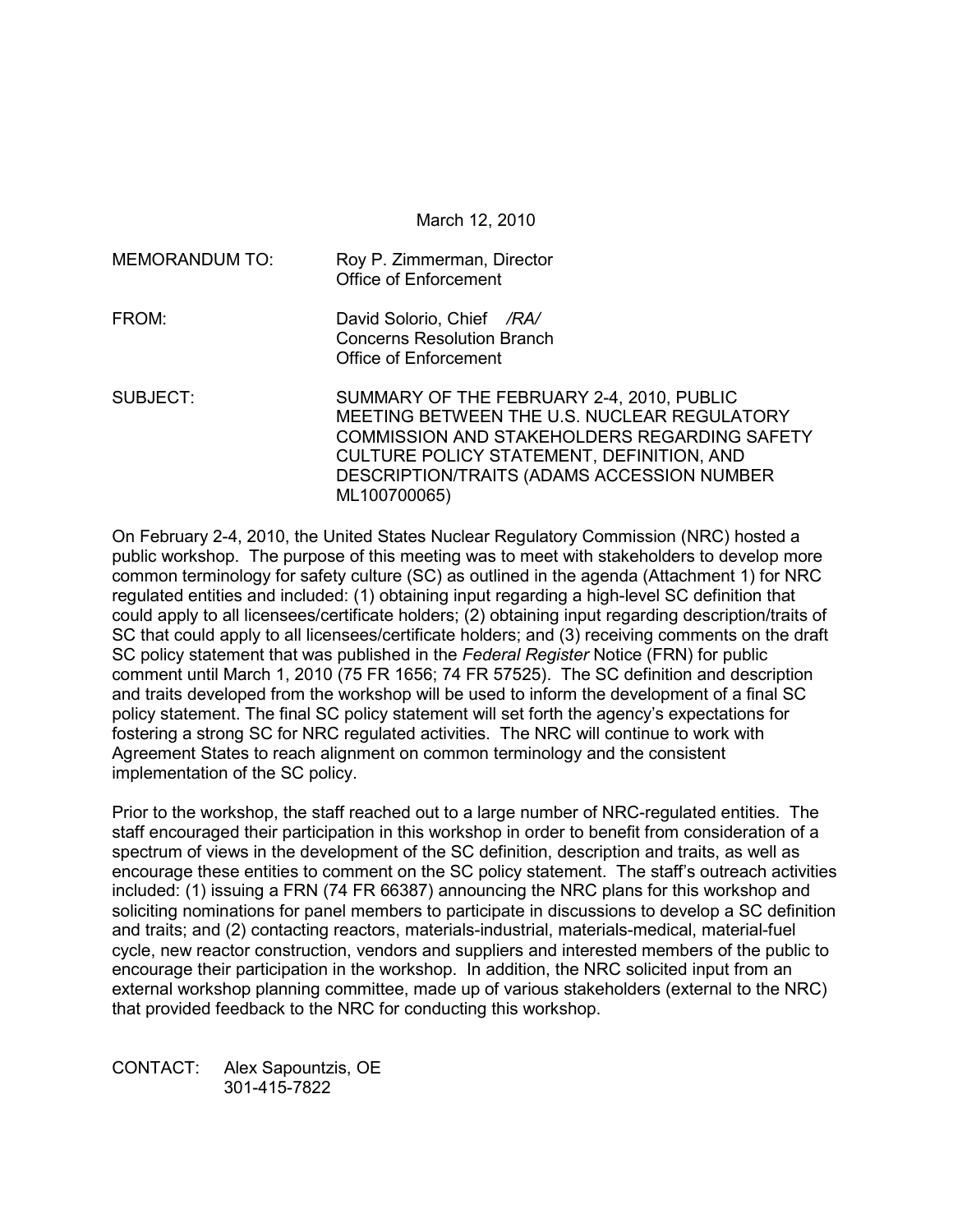The structure of this workshop was fairly unique in that the NRC requested external stakeholders represent interest from a large spectrum of licensees/certificate holders regulated by the NRC. The NRC selected sixteen stakeholders (Attachment 3) from nominations it solicited through the FRN (74 FR 66387) to serve as panel members at the SC February 2-4, 2010, workshop. The workshop was structured so that it included several plenary and breakout sessions, where NRC regulated entities were organized into groups by affiliation and interest (Attachment 3). Panel members in the breakout and plenary sessions were given samples to consider when crafting a new SC definitions and traits. The panel members in the breakout and plenary sessions reviewed the samples and proposed new or revised definitions and traits, with frequent input provided by the attendees (i.e., individuals present in the audience, participating by teleconference, Webinar or web stream/teleconference). The breakout sessions reconvened into a plenary group to discuss the results from the breakout sessions and using various methods, the panel members first aligned on a single draft SC definition and then proceeded to discuss and align on SC traits (Attachment 5). In this workshop, the NRC used a technique generally referred to as the "Affinity Diagram" approach to collect and organize the large amounts of information submitted from panelist and attendees at the workshop related to the SC definition and traits through brainstorming. After performing this exercise, in which information is grouped by finding relationships in the content, solutions emerge, or in this case, a decision was reached by the group on a common definition of SC and traits that describe a positive safety focus.

The workshop participants collaborated and defined SC as the following:

"Nuclear safety culture is the core values and behaviors resulting from a collective commitment by leaders and individuals to emphasize safety over competing goals to ensure protection of people and the environment."

The major points that were raised during the workshop regarding the development of the SC definition and traits were:

- 1. The NRC stated that the goal of this workshop was to develop a SC definition and traits by engaging a broad range of stakeholders which would be used along with comments received on the SC policy statement to develop a final draft policy statement to be sent to the Commission in March 2011. If the Commission approves this policy statement, the individual NRC program offices will review their SC programs to determine if they need to be updated based on the policy statement. Finally, the NRC mentioned that there is a Commission meeting scheduled March 30, 2010, at NRC headquarters that will include discussions on SC.
- 2. Some panelists stated in their opening remarks acknowledged that they all strive to consider safety in their programs, but that it is difficult to create or change organizational cultures and it requires large amount of resources and time.
- 3. Other panelists noted in their opening remarks that leadership should be a key element in the definition of SC (e.g., professional leadership attitudes, leadership sets the tone for accountability and organizations are driven by their leadership's behaviors and actions).
- 4. During the discussions in the breakout and plenary sessions on the SC definition, the sample definitions (Attachment 4) were used to generate thoughts and ideas of what constitutes SC, leading to a new draft SC definition (Attachment 5). Some panelists had commented that two criteria necessary in a new SC definition should be that: (1) safety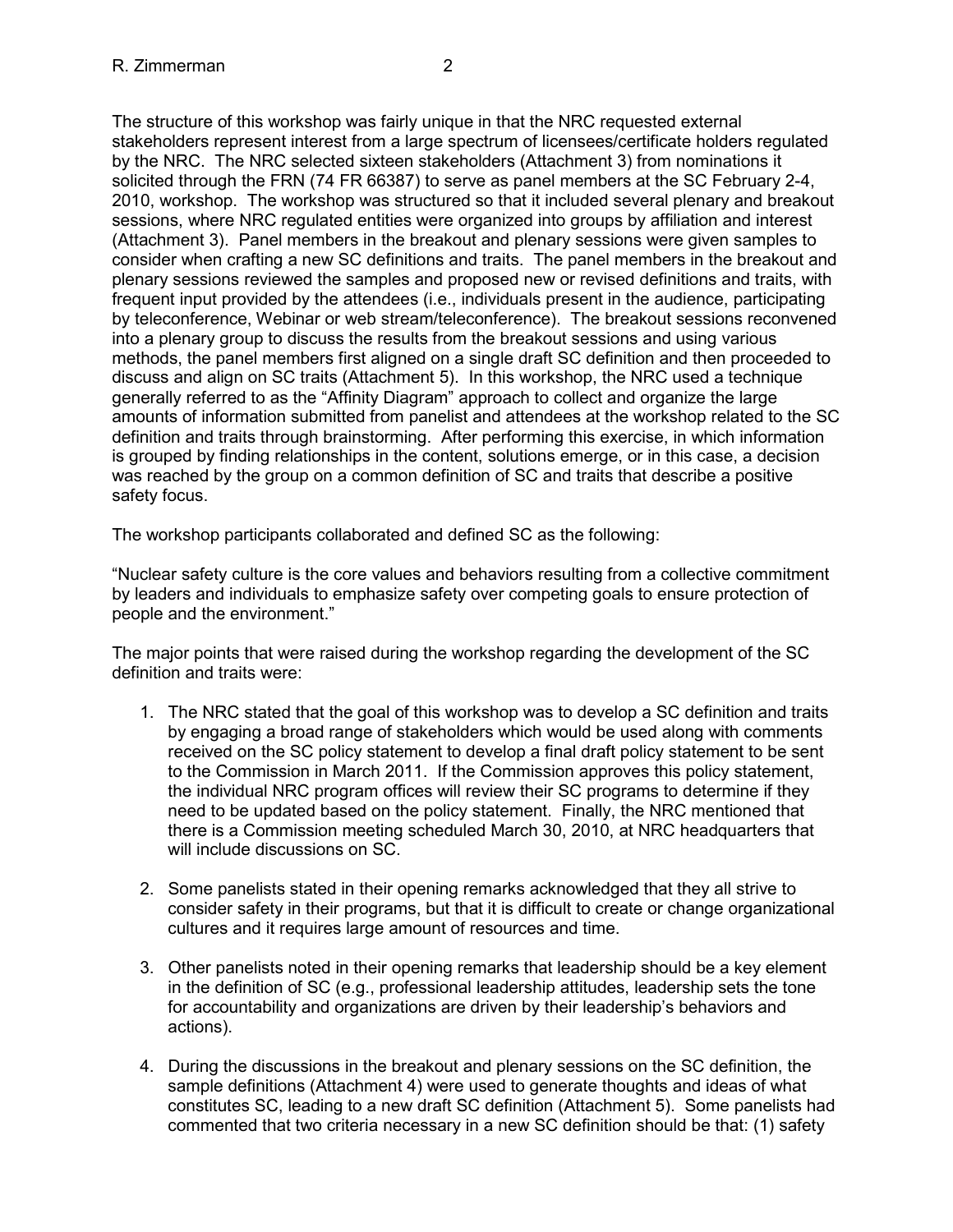is a priority; and (2) a strong safety culture should ensure the protection of people and the environment. Others indicated that transparency, trust, attitudes, behaviors, leaders and actions should be part of a SC definition. Additionally, it was decided by the plenary panel that the term security, and other aspects such as emergency preparedness, quality assurance and radiation protection, need not be included in the definition of SC because these aspects were understood to be necessary for the protection of people and the environment.

- 5. During the discussions in the breakout and plenary sessions on traits, the sample traits (Attachment 4) and the new draft SC definition (Attachment 5) were utilized to generate a list of behaviors needed to support a strong safety culture. The behaviors were grouped into categories and a higher level over-arching trait was developed that summarized the lower level behaviors that were developed (Attachment 5). Additionally, the panel came up with a few words to describe the over-arching new trait (Attachment 5).
- 6. A panelist indicated at the end of the workshop that adding security to the new draft SC definition (Attachment 5) would not resonate with the medical community because security is inherent in its safety culture.
- 7. Two workshop attendees offered other definitions of SC, for consideration by the panel, however the panel decided to keep the new draft SC definition developed in Attachment 5.
- 8. A few other workshop attendees expressed the view that the term "over competing goals" in the SC definition (Attachment 5) was not appropriate because it could cause organizations to implement small improvements to safety (e.g., adding the improvement would only increase safety by a factor of  $10^{-19}$ ), regardless of the cost and without any tangible benefit. Another workshop attendee indicated the public views nuclear power plants as regularly facing decisions where competing goals like safety versus the cost to implement the safety feature must be addressed. This same individual stated that having a strong SC reduces plant operational costs since problems are generally identified early and resolved before they can develop into a large more serious and costly problem to resolve. Thus, safety and cost are not competing goals. The panel voted to keep the new draft SC definition (Attachment 5) developed in the workshop rather than modify it.
- 9. Another panelist at the end of the workshop indicated that the NRC may want to consider honoring the products developed from the workshop. Additionally, the panelist made an observation that the definition developed at the workshop places more emphasis on the individual versus management or leadership found in other SC definitions.
- 10. An attendee commented that if you work at a nuclear power plant that lacks a strong SC, it is nice to have SC policy statement, with some authority from the NRC that can be used as a reference to help promote change. The attendee further stated that the workshop attendees and panelists did a good job in producing a SC definition and traits (Attachment 5), applicable to various NRC-regulated entities, with the goal of promoting a strong SC.

The major comments that were raised during the workshop regarding the SC policy statement (75 FR 1656; 74 FR 57525) were: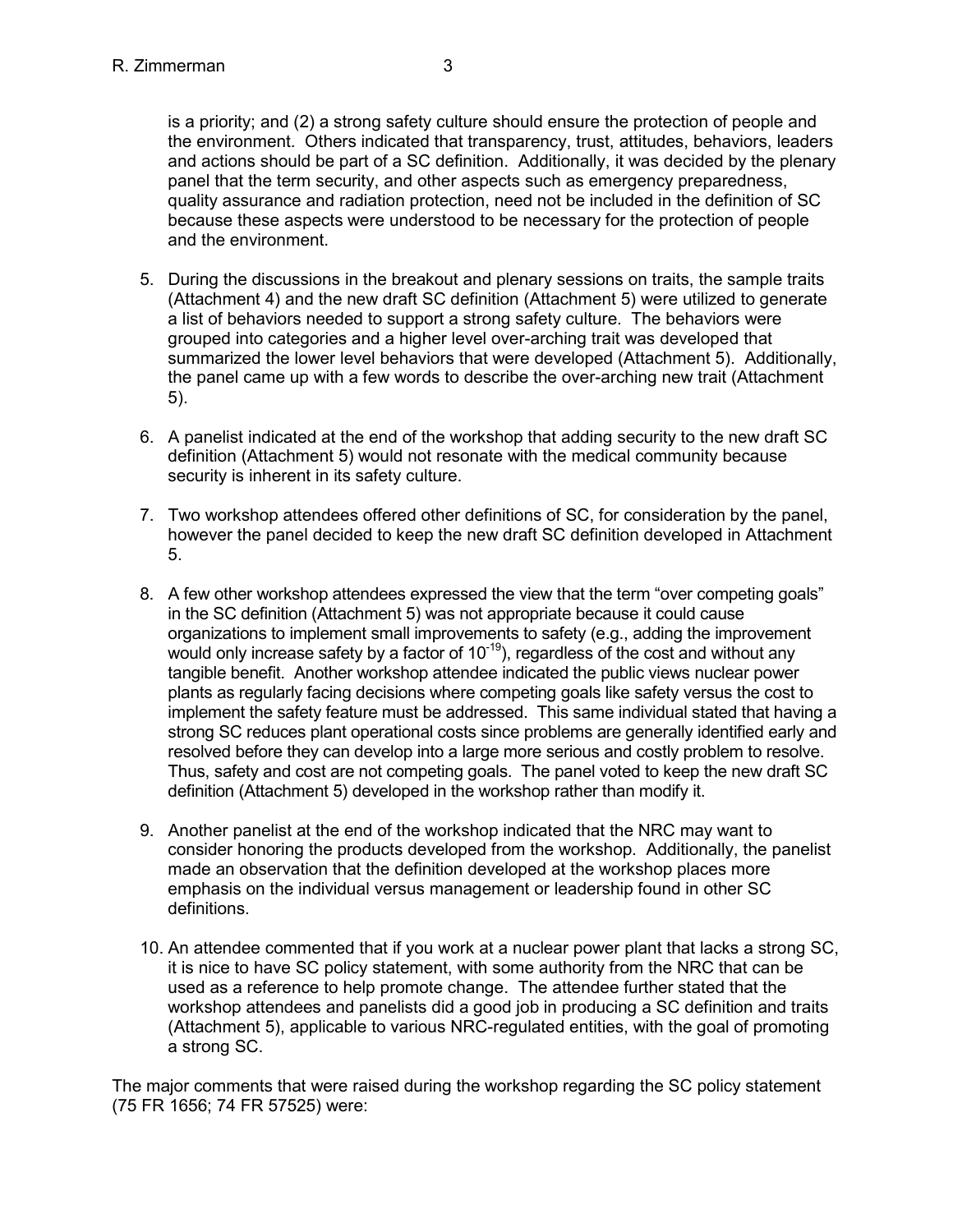- 1. An attendee from Exelon Corporation requested that the NRC consider the products developed at the workshop (i.e., safety culture definition and traits; Attachment 5), when the NRC presents to the Commission the draft final SC definition and traits.
- 2. An attendee from the Nuclear Energy Institute (NEI) stated the importance of developing a common SC language (i.e., definition and traits), and this workshop provided a great start on developing a common SC language. The common SC language will allow licensees and regulators to understand/communicate with each other and adhere to a common policy statement. Furthermore, the nuclear power industry is eager and committed to moving forward with this initiative.
- 3. Another attendee from Strategic Team and Resource Sharing (STARS) (i.e., several nuclear power reactor sites that share resources consolidate selected support functions and purchases) stated that after polling a number of individuals across nuclear power plants, security is not accepted as part of the definition to SC, because it is an inherent element of safety. Additionally, this individual expressed that he likes the traits developed in this workshop since they take into account the individual attributes and behaviors in a few areas. One area that is important to this individual is the corrective action program (CAP). One of the areas that STARS struggles with regarding the reactor oversight process (ROP) implementation is whether something is a program issue, process issue, or is it an individual issue.
- 4. An attendee from Kettering Medical Center commented that he liked the NRC draft SC definition in the policy statement versus the one developed in the SC workshop, because it references the significance of the issue which builds needed flexibility into the definition.

Feedback was received which generally indicated success in achieving the goals of the workshop. Additionally, lessons learned on technology shortcomings will be factored into any additional workshops and/or meetings, as necessary.

The NRC is assessing the need for additional workshops and/or public meetings based upon the input from the panelist in the safety culture workshop and the safety culture workshop planning committee members.

Attachments: 1. February 2-4, 2010, Safety Culture Workshop Agenda

- 2. Attendance List
- 3. February 2-4, 2010, Safety Culture Workshop Panel List and Affiliation
- 4. Sample Safety Culture Definitions and Traits
- 5. Safety Culture Definition/Traits Developed from the February 2-4, 2010, NRC Workshop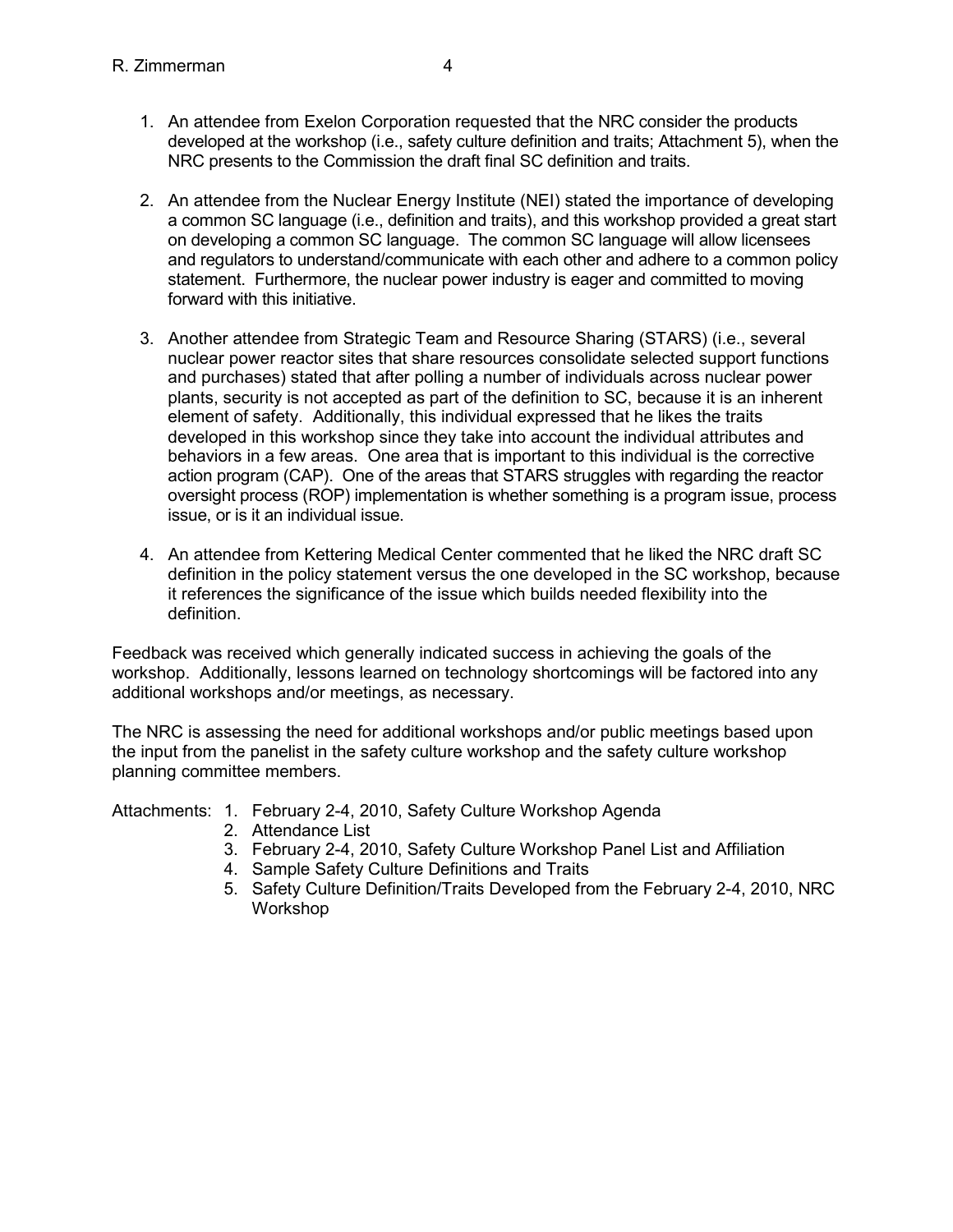- 1. An attendee from Exelon Corporation requested that the NRC consider the products developed at the workshop (i.e., safety culture definition and traits; Attachment 5), when the NRC presents to the Commission the draft final SC definition and traits.
- 2. An attendee from the Nuclear Energy Institute (NEI) stated the importance of developing a common SC language (i.e., definition and traits), and this workshop provided a great start on developing a common SC language. The common SC language will allow licensees and regulators to understand/communicate with each other and adhere to a common policy statement. Furthermore, the nuclear power industry is eager and committed to moving forward with this initiative.
- 3. Another attendee from Strategic Team and Resource Sharing (STARS) (i.e., several nuclear power reactor sites that share resources consolidate selected support functions and purchases) stated that after polling a number of individuals across nuclear power plants, security is not accepted as part of the definition to SC, because it is an inherent element of safety. Additionally, this individual expressed that he likes the traits developed in this workshop since they take into account the individual attributes and behaviors in a few areas. One area that is important to this individual is the corrective action program (CAP). One of the areas that STARS struggles with regarding the reactor oversight process (ROP) implementation is whether something is a program issue, process issue, or is it an individual issue.
- 4. An attendee from Kettering Medical Center commented that he liked the NRC draft SC definition in the policy statement versus the one developed in the SC workshop, because it references the significance of the issue which builds needed flexibility into the definition.

Feedback was received which generally indicated success in achieving the goals of the workshop. Additionally, lessons learned on technology shortcomings will be factored into any additional workshops and/or meetings, as necessary.

The NRC is assessing the need for additional workshops and/or public meetings based upon the input from the panelist in the safety culture workshop and the safety culture workshop planning committee members.

## Attachments: 1. February 2-4, 2010, Safety Culture Workshop Agenda

- 2. Attendance List
- 3. February 2-4, 2010, Safety Culture Workshop Panel List and Affiliation
- 4. Sample Safety Culture Definitions and Traits
- 5. Safety Culture Definition/Traits Developed from the February 2-4, 2010, NRC Workshop

#### Electronic DISTRIBUTION:

| R. Albert J. Adams  |          | V. Barnes   | J. Braisted  | J. Cai        | C. Carpenter  | G. Carpenter |
|---------------------|----------|-------------|--------------|---------------|---------------|--------------|
| M. Cash             | C. Casto | M. Cheok    | D. Coe       | M. Delligatti | D. Dorman     | J. Firth     |
| T. Frve             | L. Gerke | T. Harris   | P. Hernandez | P. Holahan    | D. Hudson     | J. Ibarra J. |
| Jimenez M. Keefe    |          | J. Kotra    | K. Martin    | L. Langlie    | M. Lemoncelli | R. Lewis     |
| J. Luehman          |          | D. Pasquale | J. Peralta   | J. Piccone    | P. Prescott   | L. Rakovan   |
| A. Ramey-Smith      |          | D. Reinert  | T. Reis      | U. Shoop      | M. Schwartz   | D. Solorio   |
| N. Rivera-Feliciano |          | B. Sosa     | D. Thatcher  | G. Tracy      | S. Wastler    | D. Weaver    |
| R. Rasmussen        |          | K. Witt     | M. Virgilio  | R. Virgilio   | R. Zimmerman  | C. Lui       |
|                     |          |             |              |               |               |              |

| <b>ADAMS: ML100700065</b> |               | ■ Publicly Available | ■ Non-Sensitive |  |  |
|---------------------------|---------------|----------------------|-----------------|--|--|
| <b>IOFFICE</b>            |               | OE/BC                | )F/L            |  |  |
| <b>NAME</b>               | A. Sapountzis | ID. Solorio          | . Zimmerman     |  |  |
| <b>IDATE</b>              | 3/2/10        | 3/12/10              | 3/12/10         |  |  |
|                           |               |                      |                 |  |  |

**OFFICIAL RECORD COPY**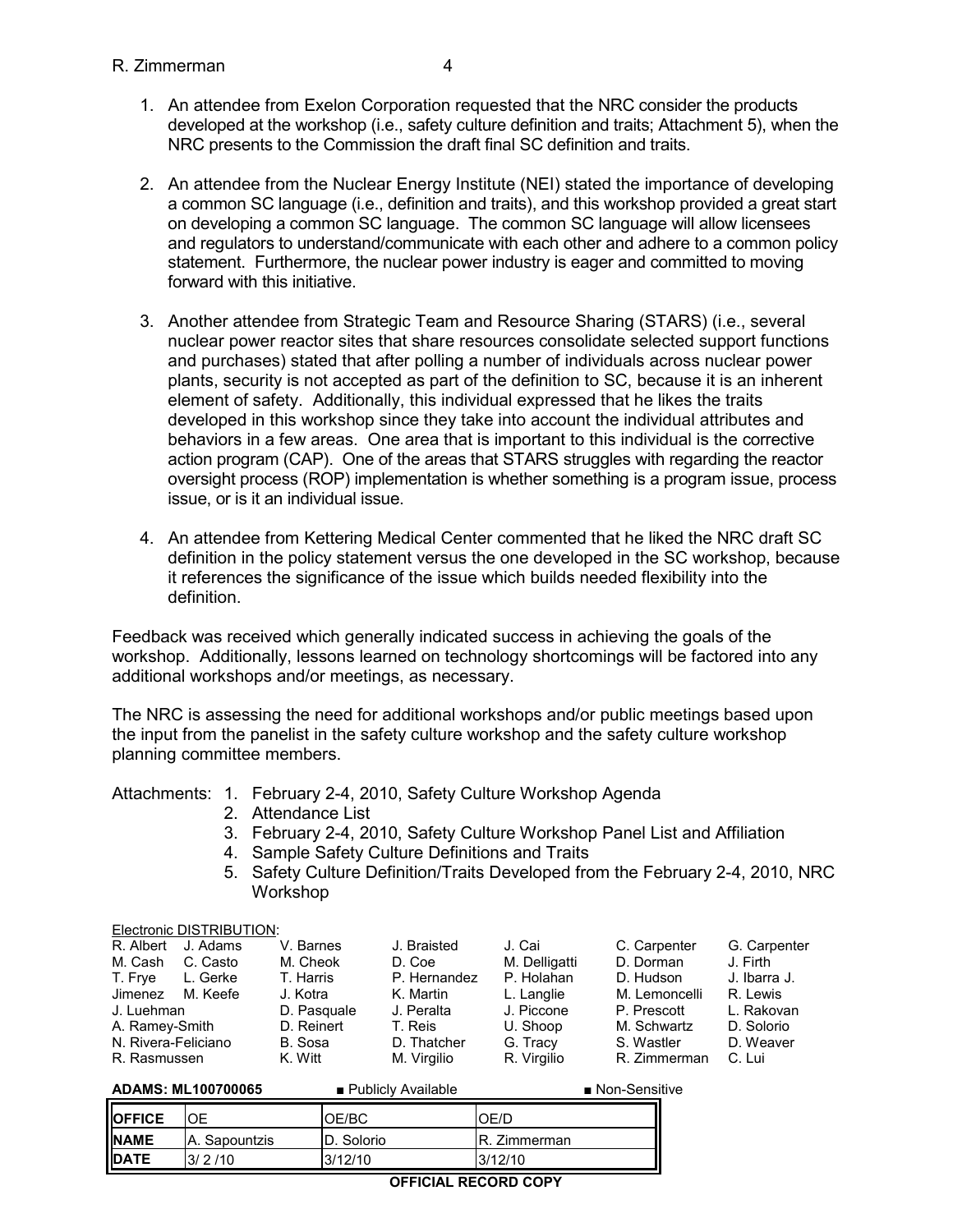## **February 2-4, 2010, Safety Culture Workshop Agenda**

## **Day 1 (8:30 AM – 5:30 PM)**

- 8:30 A.M. Opening Remarks (NRC/Roy Zimmerman) (10 min)
- 8:40 A.M. Workshop Details (NRC/Lance Rakovan and David Solorio) (65 min)
	- a. Purpose of Workshop/What is success for this workshop? (25 min)
		- $\circ$  Develop definition of safety culture (SC) and determine description/traits
		- o Discuss relationship between definition and description/traits to SC
			- Policy Statement
		- o Receive comments on SC Policy Statement
	- b. What will be next steps following workshop (including what is plan for implementation down the road)? (5 min)
	- c. Agenda How meeting is structured (worked with external stakeholders to frame meeting structure) (10 min)
	- d. Workshop ground rules (10 min)
	- e. Introductions Name/Organization/Affiliation of Panelist/Why Participating? (15 min)
- 9:45 A.M. NRC activities related to SC up to SC Policy Statement (NRC/Jose Ibarra and Molly Keefe (30 min)
- 10:15 A.M. 'What is Safety Culture" & how it affects big and small licensees (NRC/Dr. Valerie Barnes) (30 min)
- 10:45 A.M. Break (15 min)
- 11:00 A.M. Workshop Panelist Remarks What does Safety Culture mean in their environment? (60 min) (Time will be determined based on number of speakers)
- 12:00 P.M. Lunch (reflect on morning) (75 min)
- 1:15 P.M. Safety Culture Work So Far INPO, NRC and Member of the Public safety culture definition (What works for your environment? – Explain what does not) (NRC/Dr. Valerie Barnes, INPO/Dr. Ken Koves, Public/Dave Collins) (30 min)
- 1:45 P.M. Discuss Objective of Breakout Sessions What is success? (NRC/Maria Schwartz) (15 min)
- 2:00 P.M. Develop the SC common definition (3 Breakout Sessions: New Construction-Reactors and Power Reactors (Plaza Ballroom #3), Materials-Industrial and Fuel Cycle (Roosevelt Room), Materials-Medical (Plaza Ballroom #1 and #2)) (75 min)
	- a. Each breakout group will begin discussions from a SC definition that will be provided only as a starting point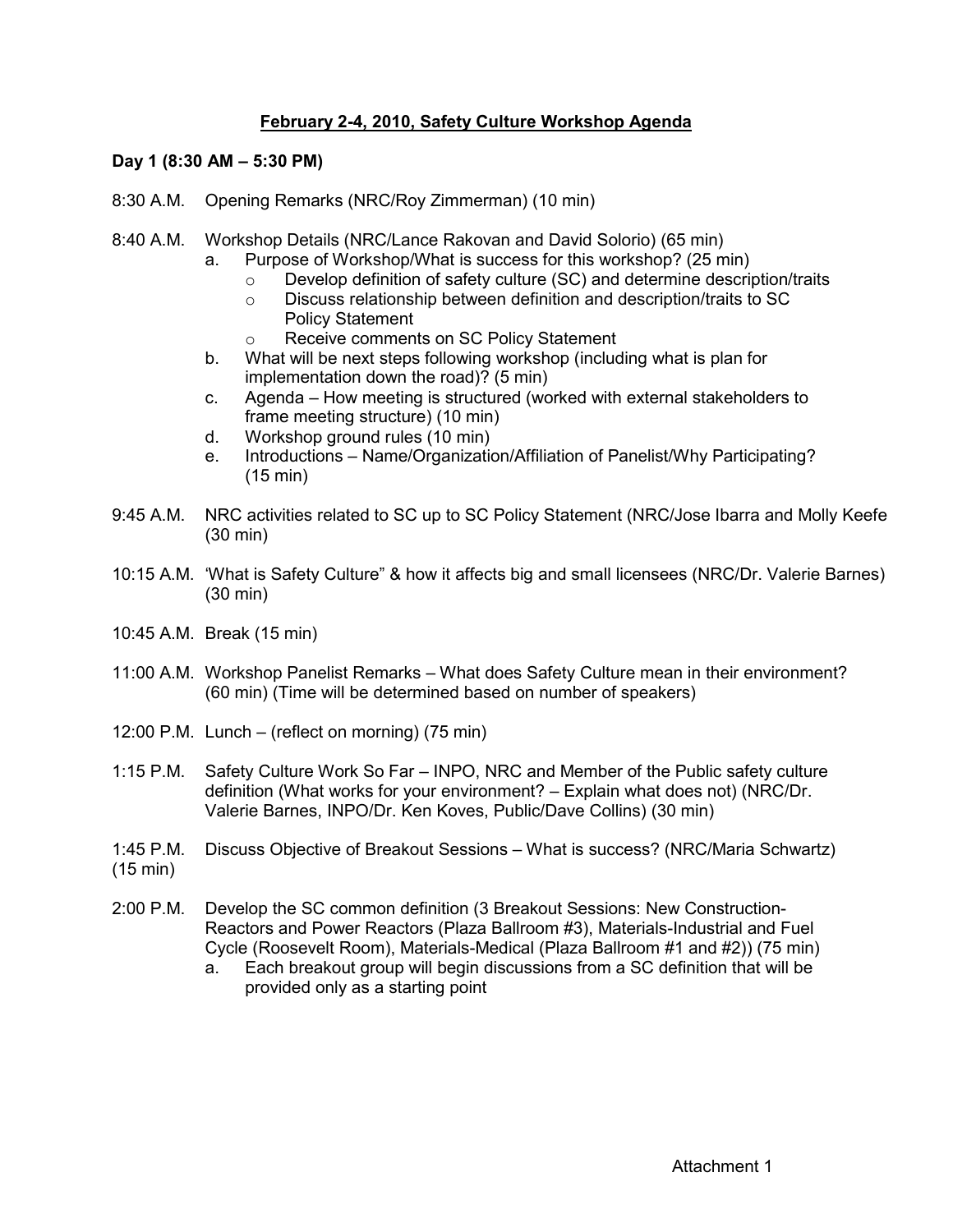- b. Panel members will be asked to add and/or subtract words to definition (using projected Microsoft Word document) and explain and discuss their suggestions
- c. Goal is for NRC and panel members to arrive at a definition of SC they believe is common enough that they can in turn recommend be adopted by the panel as a whole
- d. Facilitator presents to breakout audience for comment
- 3:15 P.M. Break (15 min)
- 3:30 P.M. Breakout sessions regroup/come back together and determine SC common definition (Plaza Ballroom #1 and #2) (60 min)
	- a. Review definitions produced from breakout sessions
	- b. Panel members will be asked to add and/or subtract words to definition (using projected Microsoft Word document) and explain and discuss their suggestions
	- c. Goal is for panel members to arrive at a single definition of SC they believe is common enough that they can in turn recommend be adopted by the panel as a whole
- 4:30 P.M. Opportunity for comment by audience (panel seeks to understand comments) (45 min)
- 5:15 P.M. Closing Remarks/Summary/Agenda for day 2 (NRC/Roy Zimmerman) (15 min)
- 5:30 P.M. End of Day 1

## **Day 2 (8:30 AM – 5:30 PM)**

- 8:30 A.M. Introduction/Ground Rules (NRC/Lance Rakovan) (10 min)
- 8:40 A.M. Recap of Day 1 (NRC/David Solorio) (10 min)
- 8:50 A.M. Opportunity for comment by audience (30 min)
- 9:20 A.M. Resume If Necessary Continue with development of the SC common definition (3 Breakout Sessions: New Construction-Reactors and Power Reactors (Plaza Ballroom #3), Materials-Industrial and Fuel Cycle (Roosevelt Room), Materials-Medical (Plaza Ballroom #1 and #2)) (70 min)
	- a. Review definitions against audience comments
	- b. Panel members will be asked to add and/or subtract words to definition (using projected Microsoft Word document) and explain and discuss their suggestions
	- c. Goal is for panel members to arrive at a single definition of SC they believe is common enough that they can in turn recommend be adopted by the panel as a whole
	- d. Facilitator presents to breakout audience for comment

10:30 A.M. Break (15 min)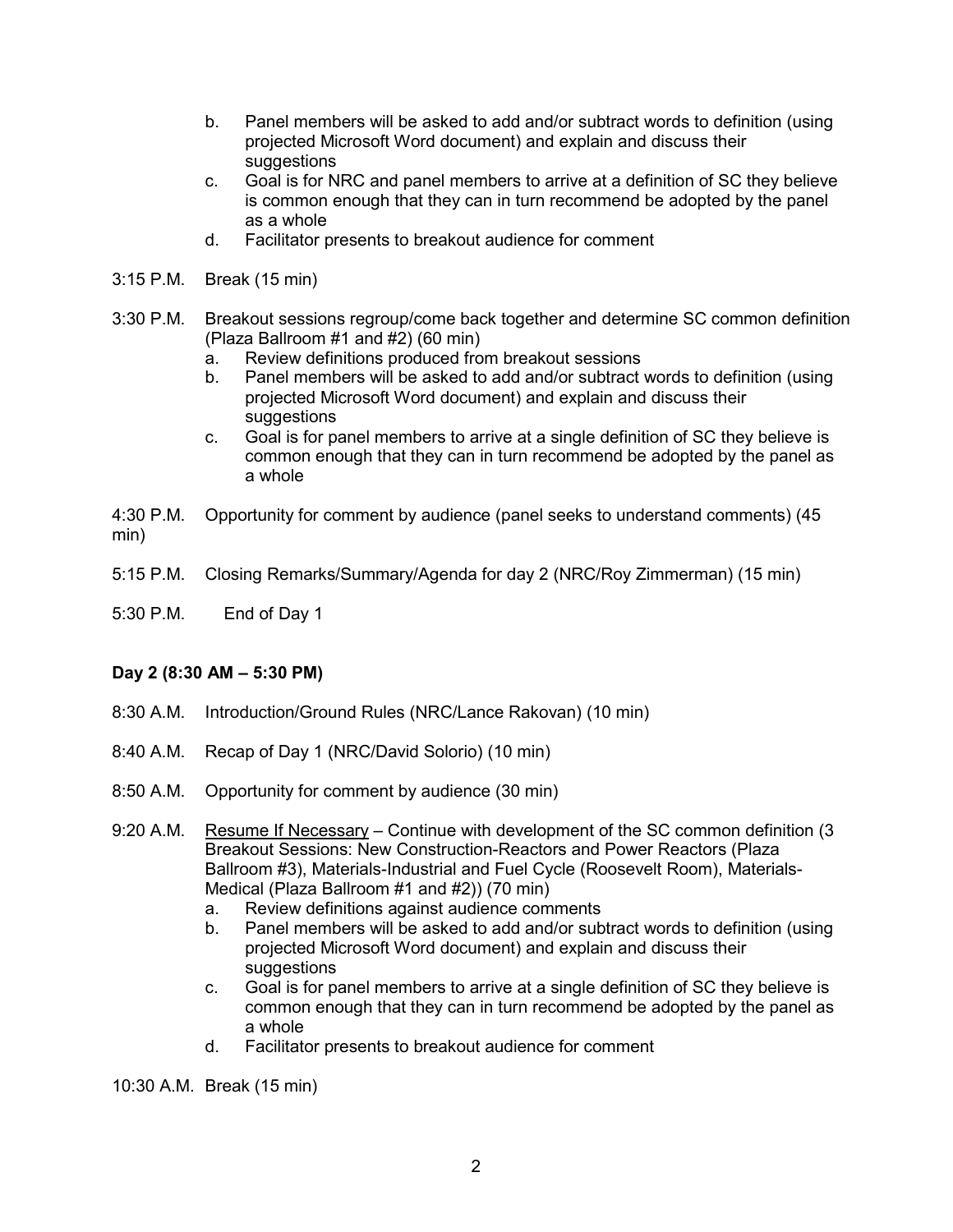- 10:45 A.M. Breakout sessions regroup/come back together and determine SC common definition (Plaza Ballroom #1 and #2) (60 min)
	- a. Review definitions produced from breakout sessions
	- b. Panel members will be asked to add and/or subtract words to definition (using projected Microsoft Word document) and explain and discuss their suggestions
	- c. Goal is for panel members to arrive at a single definition of SC they believe is common enough that they can in turn recommend be adopted by the panel as a whole
	- d. Facilitator presents to audience for comment
- 11:45 P.M. Lunch (reflect on morning) (75 min)
- 1:00 P.M. NRC Remarks and Questions (NRC/DEDMRT Marty Virgilio) (30 min)
- 1:30 P.M. Opportunity for comment by audience (60 min)
- 2:30 P.M. Break (15 min)
- 2:45 P.M. Breakout sessions to determine SC description/traits (3 Breakout Sessions: New Construction-Reactors and Power Reactors (Plaza Ballroom #3), Materials-Industrial and Fuel Cycle (Roosevelt Room), Materials-Medical (Plaza Ballroom #1 and #2)) (150 minutes)
	- a. Panel members will be asked to write down what they see as primary traits of SC on individual post-it notes
	- b. Facilitator will collect post-it notes and request panel members provide their reasoning behind a sample of the suggestions
	- c. Facilitator will aid panel members in organizing the input into broad categories
	- d. Goal is for panel members to arrive at a list of SC traits they believe should be considered by the panel as a whole
	- e. Facilitator presents to breakout audience for comments
- 5:15 P.M. Closing Remarks/Summary/Takeaways/Next Steps (NRC/Roy Zimmerman) (15 min)
- 5:30 P.M. End of Day 2

## **Day 3 (8:30 AM – 5:30 PM)**

- 8:30 A.M. Introduction/Ground Rules (NRC/Lance Rakovan) (10 min)
- 8:40 A.M. Recap of Day 2 (NRC/David Solorio) (10 min)
- 8:50 A.M. If Necessary Come Back Together and Determine the Description/Traits (Plaza Ballroom #1 and #2) (100 min)
	- a. Review description/traits produced from breakout sessions
	- b. May massage/revise the description/traits into a smaller number of more consistent format
	- c. Consensus or present prepared definition
	- d. Adding and subtracting words maybe both using yellow post it notes and Microsoft Word document to broadcast to audience (if time permits)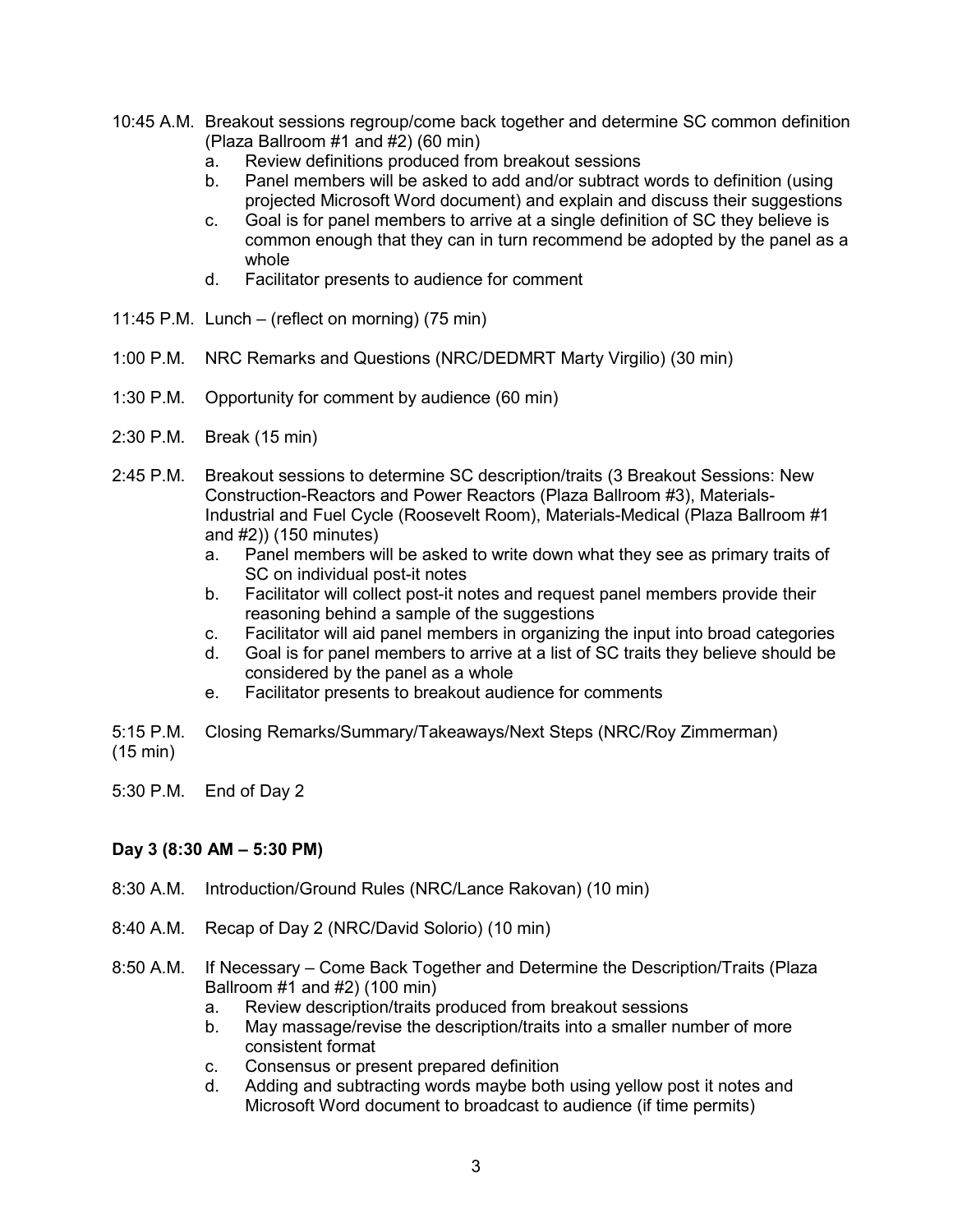- 10:30 A.M. Break (15 min)
- 10:45 A.M. Opportunity for comment by audience (60 min)
- 11:45 A.M. Lunch (reflect on morning) (75 min)
- 1:00 P.M. Continue as a group to determine the description/traits (Plaza Ballroom #1 and #2) (120 min)
	- a. Review description/traits produced
	- b. May massage/revise the description/traits into a smaller number of more consistent format
	- c. Consensus or present prepared language
	- d. Adding and subtracting words maybe both using yellow post it notes and Microsoft Word document to broadcast to audience
- 3:00 P.M. Comments on Policy Statement (Address questions in FRN) (Plaza Ballroom #1 and #2) (NRC/Alex Sapountzis and Maria Schwartz) (120 min)
- 5:00 P.M. Closing Remarks/Summary/Takeaways/Next Steps (NRC/Roy Zimmerman) (30 min)
- 5:30 P.M. Workshop Conclusion Day 3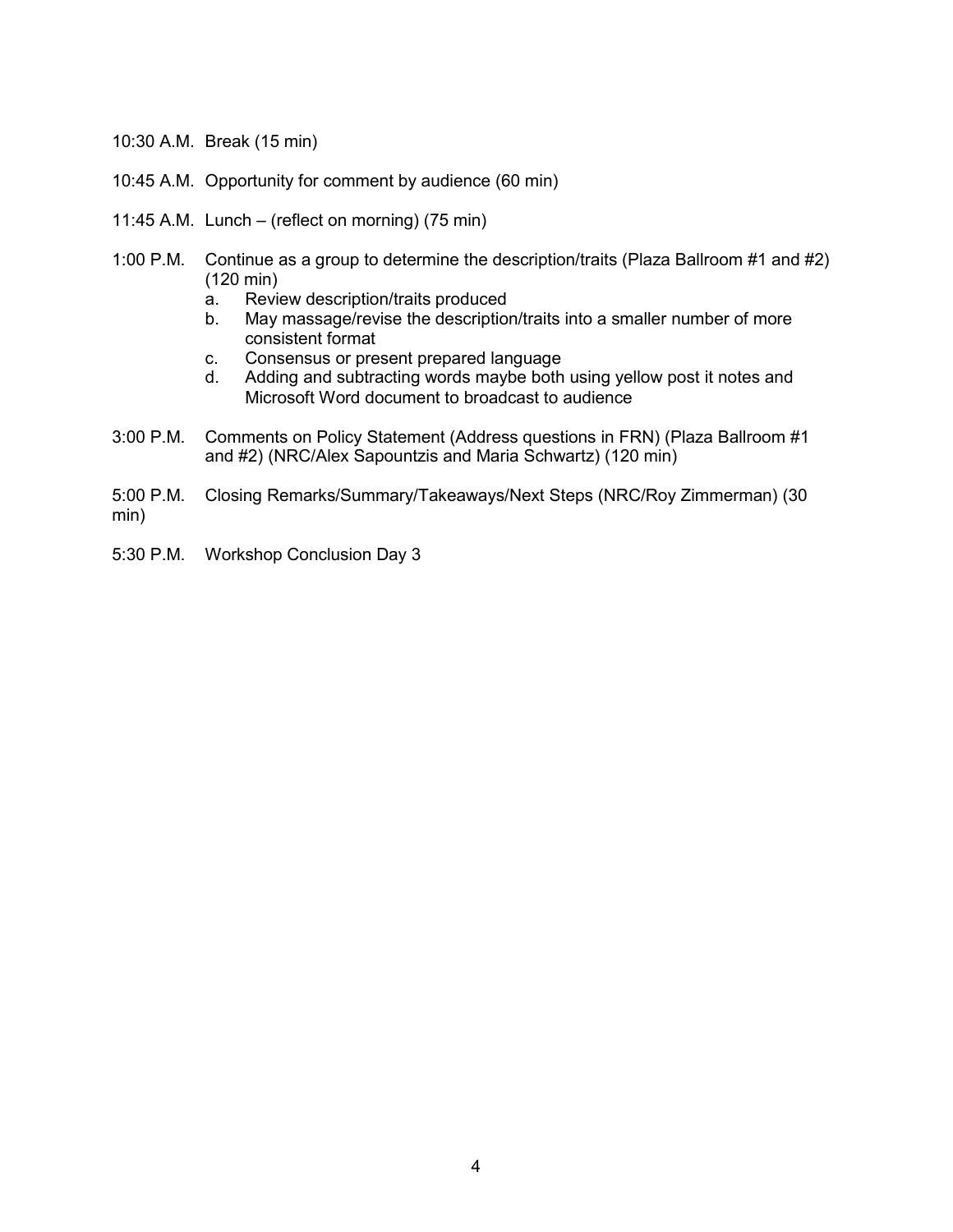|                                                                                          | <b>Attendance List</b>                                                                      |  |  |  |  |
|------------------------------------------------------------------------------------------|---------------------------------------------------------------------------------------------|--|--|--|--|
|                                                                                          | On February 2-4, 2010, the NRC met with stakeholders to obtain input regarding a high-level |  |  |  |  |
|                                                                                          | safety culture (SC) definition, description/traits, in order to develop a more common       |  |  |  |  |
| terminology for SC across NRC-regulated entities. In addition, the NRC received comments |                                                                                             |  |  |  |  |
| on the draft SC policy statement.                                                        |                                                                                             |  |  |  |  |
| <b>Name</b><br>Organization                                                              |                                                                                             |  |  |  |  |
| John Adams                                                                               | Nuclear Regulatory Commission/Nuclear Reactor Regulations                                   |  |  |  |  |
| Ron Albert                                                                               | Nuclear Regulatory Commission/Nuclear Security and Incident                                 |  |  |  |  |
|                                                                                          | Response                                                                                    |  |  |  |  |
| <b>Steve Amer</b>                                                                        | Epsilon Systems Solutions, Inc.                                                             |  |  |  |  |
| <b>Valerie Barnes</b>                                                                    | <b>Nuclear Regulatory Commission/Research</b>                                               |  |  |  |  |
| <b>Shannon Barton</b>                                                                    |                                                                                             |  |  |  |  |
| Cheryl Ann Beegle                                                                        | Department of Health and Human Services/CC-National                                         |  |  |  |  |
|                                                                                          | Institute of Health                                                                         |  |  |  |  |
| <b>Charles Bowman</b>                                                                    | <b>STPNOC</b>                                                                               |  |  |  |  |
| <b>Johnathan Braisted</b>                                                                | Nuclear Regulatory Commission/ Enforcement                                                  |  |  |  |  |
| <b>Kevin Buckley</b>                                                                     | American Association of Physicists in Medicine                                              |  |  |  |  |
| David Burton                                                                             | <b>Walter Reed AMC</b>                                                                      |  |  |  |  |
| James Cameron                                                                            | Nuclear Regulatory Commission/R III                                                         |  |  |  |  |
| Patricia Campbell                                                                        | <b>General Electric Hitachi</b>                                                             |  |  |  |  |
| W. Earl Carnes                                                                           | Department of Energy                                                                        |  |  |  |  |
| <b>Patrick Card</b>                                                                      | <b>Golden Brook Solutions, LLC</b>                                                          |  |  |  |  |
| Cynthia Carpenter                                                                        | Nuclear Regulatory Commission/ Federal and State Materials                                  |  |  |  |  |
|                                                                                          | and Environmental Management Programs                                                       |  |  |  |  |
| Gene Carpenter                                                                           | <b>Nuclear Regulatory Commission/Research</b>                                               |  |  |  |  |
| John Carter                                                                              | Virginia Commonwealth University                                                            |  |  |  |  |
| <b>Gerard Castro</b>                                                                     | <b>Joint Commission</b>                                                                     |  |  |  |  |
| Paul Chiasson                                                                            |                                                                                             |  |  |  |  |
| Anisuzzaman Chowdhury                                                                    | George Washington University Hospital                                                       |  |  |  |  |
| Larry Chung                                                                              | Washington, D.C. Department of Transportation                                               |  |  |  |  |
| Carlos Coffman                                                                           | Department of Energy                                                                        |  |  |  |  |
| Nicole Coleman                                                                           | Nuclear Regulatory Commission/Enforcement                                                   |  |  |  |  |
| Dave Collins                                                                             | Member of the Public                                                                        |  |  |  |  |
| <b>Lawrence Criscione</b>                                                                | Nuclear Regulatory Commission/Research                                                      |  |  |  |  |
| <b>Mike Crowthers</b>                                                                    | Susquehanna PPL                                                                             |  |  |  |  |
| Kerstun Day                                                                              | Nuclear Regulatory Commission/Enforcement                                                   |  |  |  |  |
| Elizabeth Dean                                                                           | Virginia Commonwealth University                                                            |  |  |  |  |
| <b>Curt Demaris</b>                                                                      | Department of Health for State of Washington                                                |  |  |  |  |
| <b>Tony DiPalo</b>                                                                       | Member of the Public                                                                        |  |  |  |  |
| Dan Doorman                                                                              | Nuclear Regulatory Commission/Nuclear Material Safety and                                   |  |  |  |  |
|                                                                                          | Safeguards                                                                                  |  |  |  |  |
| Lynne Fairobent                                                                          | American Association of Physicists in Medicine                                              |  |  |  |  |
| Carolyn Faria-Ocasio                                                                     | <b>Nuclear Regulatory Commission/Enforcement</b>                                            |  |  |  |  |
| Nilda Feliciano-Rivera                                                                   | <b>Nuclear Regulatory Commission/New Reactors</b>                                           |  |  |  |  |
| James Firth                                                                              | Nuclear Regulatory Commission/ Federal and State Materials                                  |  |  |  |  |
|                                                                                          | and Environmental Management Programs                                                       |  |  |  |  |
| John Flack                                                                               | Member of the Public                                                                        |  |  |  |  |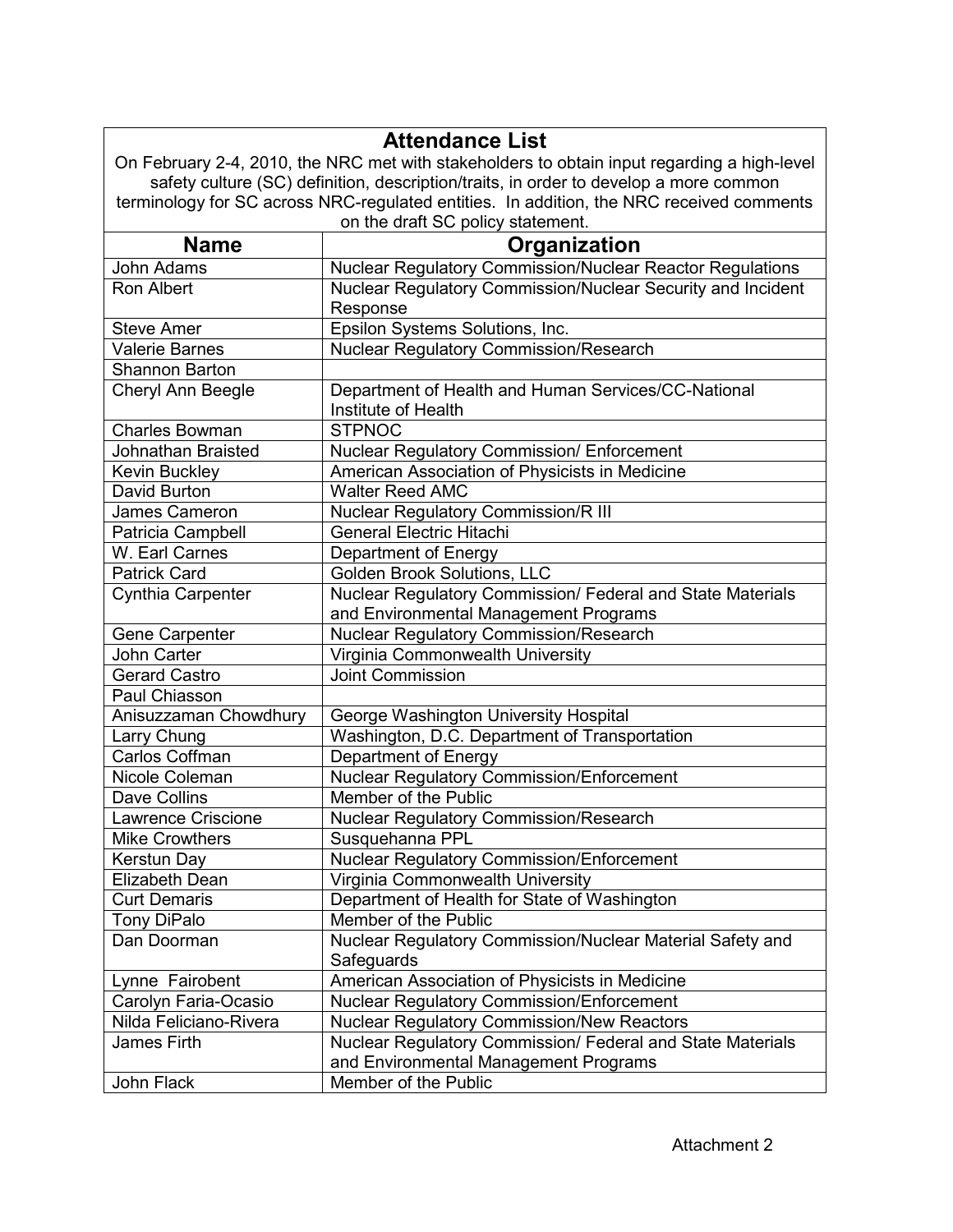| <b>Attendance List</b>                                                            |                                                                                             |  |  |  |  |  |
|-----------------------------------------------------------------------------------|---------------------------------------------------------------------------------------------|--|--|--|--|--|
|                                                                                   | On February 2-4, 2010, the NRC met with stakeholders to obtain input regarding a high-level |  |  |  |  |  |
|                                                                                   | safety culture (SC) definition, description/traits, in order to develop a more common       |  |  |  |  |  |
| terminology for SC across NRC-regulated industries. In addition, the NRC received |                                                                                             |  |  |  |  |  |
|                                                                                   | comments on the draft SC policy statement.                                                  |  |  |  |  |  |
| Organization<br><b>Name</b>                                                       |                                                                                             |  |  |  |  |  |
| <b>Roland Fletcher</b>                                                            | <b>MD-Radiation Health Program</b>                                                          |  |  |  |  |  |
| <b>Carol Florian</b>                                                              | Symetosphere, LLC                                                                           |  |  |  |  |  |
| <b>Wayne Frazier</b>                                                              | National Aeronautics and Space Administration                                               |  |  |  |  |  |
| <b>Billie Garde</b>                                                               | Attorney, Clifford and Garde, LLP                                                           |  |  |  |  |  |
| David Garchow                                                                     | Institute of Nuclear Power Operations                                                       |  |  |  |  |  |
| <b>Roy Garris</b>                                                                 | Symetosphere, LLC                                                                           |  |  |  |  |  |
| Ron Gaston                                                                        | Exelon                                                                                      |  |  |  |  |  |
| Ronnie Gardner                                                                    | <b>AREVA</b>                                                                                |  |  |  |  |  |
| Laura Gerke                                                                       | Nuclear Regulatory Commission/ Enforcement                                                  |  |  |  |  |  |
| Ian Gifford                                                                       | <b>AFRRI</b>                                                                                |  |  |  |  |  |
| <b>Mark Giles</b>                                                                 | Entergy                                                                                     |  |  |  |  |  |
| <b>Fred Gigliotti</b>                                                             | Westinghouse                                                                                |  |  |  |  |  |
| <b>Ronald Guye</b>                                                                | Virginia Commonwealth University                                                            |  |  |  |  |  |
| Sonja Harber                                                                      | Consultant- Human Performance Analysis Corporation                                          |  |  |  |  |  |
| Nasreen Hasan                                                                     | Nuclear Regulatory Commission/ Enforcement                                                  |  |  |  |  |  |
| Elizabeth Hearne                                                                  | Frederick Memorial Health Care System                                                       |  |  |  |  |  |
| Pete Hernandez                                                                    | Nuclear Regulatory Commission/ Enforcement                                                  |  |  |  |  |  |
| Dan Hibbing                                                                       | George Washington University                                                                |  |  |  |  |  |
| <b>Tomas Houghton</b>                                                             | <b>Nuclear Energy Institute</b>                                                             |  |  |  |  |  |
| Dan Hudson                                                                        | <b>Nuclear Regulatory Commission/Research</b>                                               |  |  |  |  |  |
| Earl Hughes                                                                       | Department of Energy                                                                        |  |  |  |  |  |
| Jose Ibarra                                                                       | Nuclear Regulatory Commission/ Enforcement                                                  |  |  |  |  |  |
| Alan Jacobson                                                                     | <b>MD Radiation Health Program</b>                                                          |  |  |  |  |  |
| <b>Rich Janati</b>                                                                | Department of Environmental Protection-PA                                                   |  |  |  |  |  |
| Gary Janosko                                                                      | <b>PSEG</b>                                                                                 |  |  |  |  |  |
| John Jensen                                                                       | Department of Agriculture                                                                   |  |  |  |  |  |
| Jose Jimenez                                                                      | Nuclear Regulatory Commission/New Reactors                                                  |  |  |  |  |  |
| Jeffrey Joe                                                                       | Idaho National Labs/Dept. of Energy                                                         |  |  |  |  |  |
| Mike Junge                                                                        | <b>Nuclear Regulatory Commission/ New Reactors</b>                                          |  |  |  |  |  |
| Martin Kamishan                                                                   | Nuclear Regulatory Commission/Nuclear Reactor Regulations                                   |  |  |  |  |  |
| <b>Ernest Kapopulos</b>                                                           | Progress Energy                                                                             |  |  |  |  |  |
| Molly Keefe                                                                       | <b>Nuclear Regulatory Commission/Enforcement</b>                                            |  |  |  |  |  |
| <b>Felix Kellar</b>                                                               | <b>Nuclear Energy Institute</b>                                                             |  |  |  |  |  |
| Ken Koves                                                                         | <b>Institute of Nuclear Power Operations</b>                                                |  |  |  |  |  |
| Craig Lawrence                                                                    |                                                                                             |  |  |  |  |  |
| Mauri Lemoncelli                                                                  | <b>Nuclear Regulatory Commission/General Counsel</b>                                        |  |  |  |  |  |
| <b>Bob Link</b>                                                                   | <b>AREVA</b>                                                                                |  |  |  |  |  |
| Lily Lodhi                                                                        | <b>Temple University</b>                                                                    |  |  |  |  |  |
| Lucy Lopez                                                                        | Nuclear Regulatory Commission/ Enforcement                                                  |  |  |  |  |  |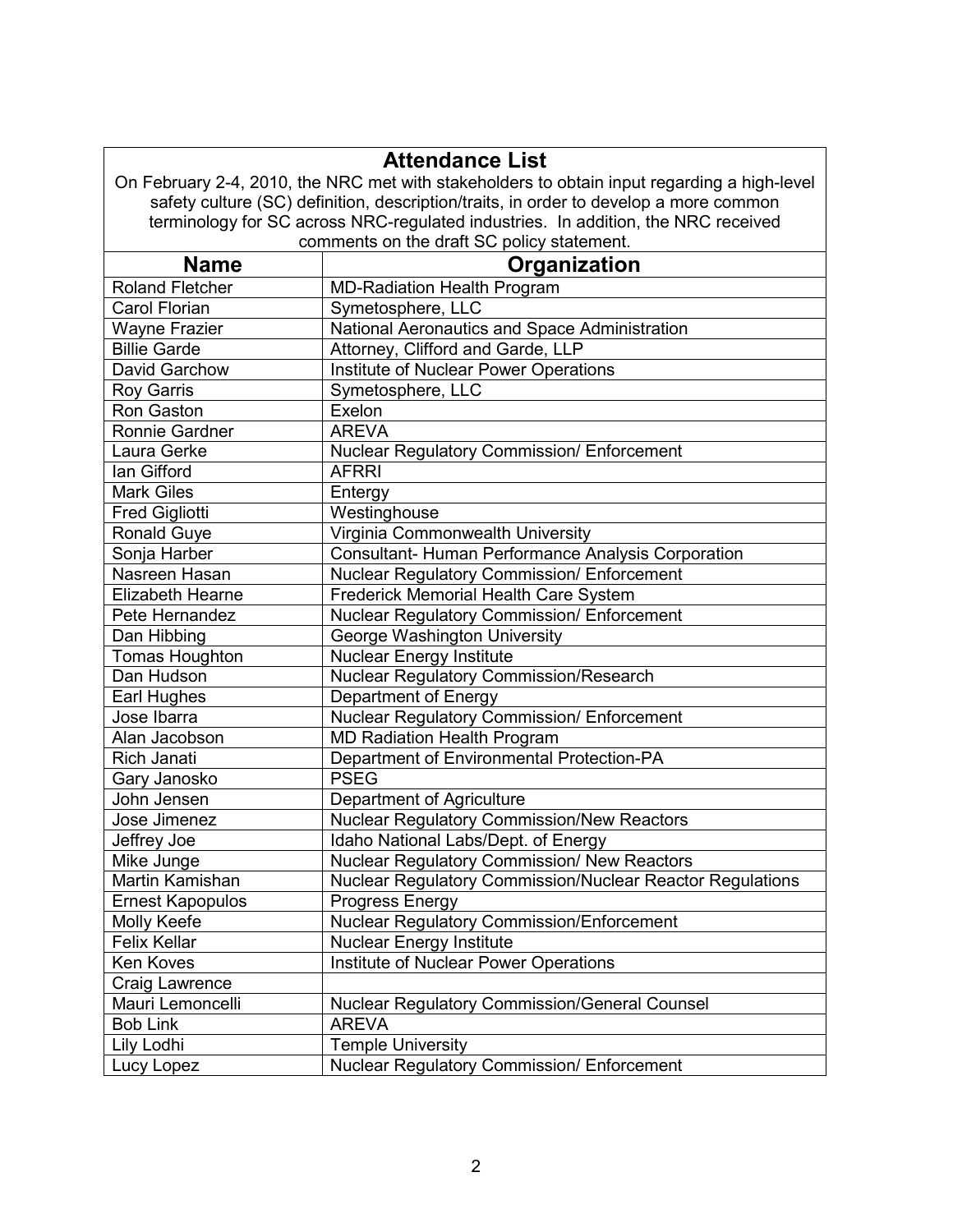|                                                                                   | <b>Attendance List</b>                                                                      |  |  |  |  |  |
|-----------------------------------------------------------------------------------|---------------------------------------------------------------------------------------------|--|--|--|--|--|
|                                                                                   | On February 2-4, 2010, the NRC met with stakeholders to obtain input regarding a high-level |  |  |  |  |  |
|                                                                                   | safety culture (SC) definition, description/traits, in order to develop a more common       |  |  |  |  |  |
| terminology for SC across NRC-regulated industries. In addition, the NRC received |                                                                                             |  |  |  |  |  |
|                                                                                   | comments on the draft SC policy statement.                                                  |  |  |  |  |  |
| <b>Name</b><br>Organization                                                       |                                                                                             |  |  |  |  |  |
| <b>Phil Lorette</b>                                                               | Nuclear Regulatory Commission/Research                                                      |  |  |  |  |  |
| George Marshall                                                                   | American Portable Nuclear Gauge Association                                                 |  |  |  |  |  |
| Dr. Charles Martin                                                                | Defense Nuclear Facilities Safety Board                                                     |  |  |  |  |  |
| <b>Jack Martin</b>                                                                | Backpacker                                                                                  |  |  |  |  |  |
| <b>Richard Martin</b>                                                             | <b>ASTRO</b>                                                                                |  |  |  |  |  |
| <b>Steve Mattmuller</b>                                                           | <b>Kettering Medical Center</b>                                                             |  |  |  |  |  |
| <b>Miles McCord</b>                                                               | <b>Howard University</b>                                                                    |  |  |  |  |  |
| <b>Brett McCreary</b>                                                             | <b>Tennessee Valley Authority</b>                                                           |  |  |  |  |  |
| Dr. Marlene McKetty                                                               | Howard university Hospital                                                                  |  |  |  |  |  |
| Dave Midlik                                                                       | <b>Southern Nuclear Operating Company</b>                                                   |  |  |  |  |  |
| <b>Marie Miller</b>                                                               | <b>Nuclear Regulatory Commission/Region I</b>                                               |  |  |  |  |  |
| <b>Steve Miller</b>                                                               | Armed Forces Radiobiology Research Institute                                                |  |  |  |  |  |
| <b>Peter Miner</b>                                                                | <b>United States Enrichment Corporation</b>                                                 |  |  |  |  |  |
| <b>Bruce Montgomery</b>                                                           | <b>Constellation Energy Nuclear Group, LLC</b>                                              |  |  |  |  |  |
| Raul Munoz                                                                        | <b>UNESA</b>                                                                                |  |  |  |  |  |
| <b>Chris Mudrick</b>                                                              | Excelon                                                                                     |  |  |  |  |  |
| <b>Tony Muschara</b>                                                              | <b>Error Management Consulting</b>                                                          |  |  |  |  |  |
| <b>Gwen Nalls</b>                                                                 | Shaw AREVA MOX Services, LLC                                                                |  |  |  |  |  |
| <b>Jim Nance</b>                                                                  | Symetosphere                                                                                |  |  |  |  |  |
| Paul Narbut                                                                       | <b>Paul Narbut and Associates</b>                                                           |  |  |  |  |  |
| <b>Christine Neely</b>                                                            | <b>PSEG</b>                                                                                 |  |  |  |  |  |
| <b>Joe Nick</b>                                                                   | Nuclear Regulatory Commission/Region I                                                      |  |  |  |  |  |
| <b>Patty Nibert</b>                                                               | <b>Nuclear Regulatory Commission/Enforcement</b>                                            |  |  |  |  |  |
| Johnathan Ortega-                                                                 | <b>Nuclear Regulatory Commission/New Reactors</b>                                           |  |  |  |  |  |
| Luciano                                                                           |                                                                                             |  |  |  |  |  |
| <b>Mike Palmer</b>                                                                | Susquehanna, PPL                                                                            |  |  |  |  |  |
| <b>Larry Parscale</b>                                                             | <b>Honeywell Specialty Materials</b>                                                        |  |  |  |  |  |
| <b>Terry Paterson</b>                                                             | <b>Constellation Energy Nuclear Group, LLC</b>                                              |  |  |  |  |  |
| Opha Peden                                                                        | Virginia Commonwealth University                                                            |  |  |  |  |  |
| Julius Persensky                                                                  | <b>Idaho National Labs</b>                                                                  |  |  |  |  |  |
| Josie Piccone                                                                     | Nuclear Regulatory Commission/ Federal and State Materials                                  |  |  |  |  |  |
|                                                                                   | and Environmental Management Programs                                                       |  |  |  |  |  |
| Amanda Potter                                                                     | American Association of Physicists in Medicine                                              |  |  |  |  |  |
| Lance Rakovan                                                                     | Nuclear Regulatory Commission/Executive Director for                                        |  |  |  |  |  |
|                                                                                   | Operations                                                                                  |  |  |  |  |  |
| Deann Raleigh                                                                     | <b>SCIENTECH</b>                                                                            |  |  |  |  |  |
| Ann Ramey-Smith                                                                   | Nuclear Regulatory Commission/Nuclear Reactor Regulations                                   |  |  |  |  |  |
| Kevin Ramsey                                                                      | Nuclear Regulatory Commission/Nuclear Material Safety and                                   |  |  |  |  |  |
|                                                                                   | Safeguards                                                                                  |  |  |  |  |  |
| Mark Rasmussen                                                                    | Professional Reactor Operator Society                                                       |  |  |  |  |  |
| <b>Rick Rasmussen</b>                                                             | Nuclear Regulatory Commission/ New Reactors                                                 |  |  |  |  |  |
| <b>Dustin Reinert</b>                                                             | Nuclear Regulatory Commission/ Enforcement                                                  |  |  |  |  |  |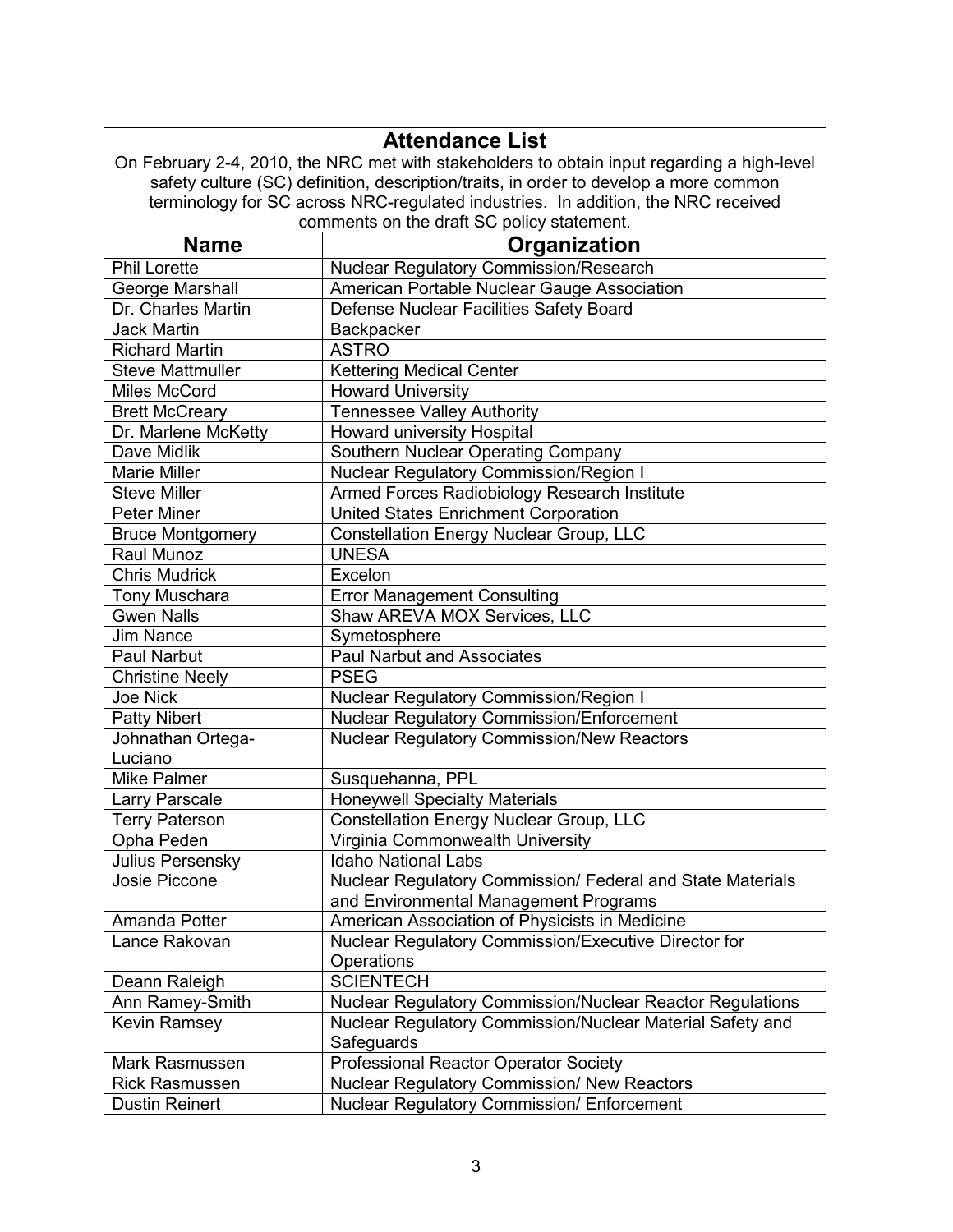|                                                                                       | <b>Attendance List</b>                                                                      |  |  |  |  |
|---------------------------------------------------------------------------------------|---------------------------------------------------------------------------------------------|--|--|--|--|
|                                                                                       | On February 2-4, 2010, the NRC met with stakeholders to obtain input regarding a high-level |  |  |  |  |
| safety culture (SC) definition, description/traits, in order to develop a more common |                                                                                             |  |  |  |  |
| terminology for SC across NRC-regulated industries. In addition, the NRC received     |                                                                                             |  |  |  |  |
|                                                                                       | comments on the draft SC policy statement.                                                  |  |  |  |  |
| <b>Name</b><br>Organization                                                           |                                                                                             |  |  |  |  |
| <b>Wayne Rice</b>                                                                     | Building and Construction Trades Department, AFL-CIO                                        |  |  |  |  |
| <b>Donald Richard</b>                                                                 | <b>STARS Licensing Specialist, Callaway Plant</b>                                           |  |  |  |  |
| Robin Ritzman                                                                         | <b>First Energy</b>                                                                         |  |  |  |  |
| Joe Rizzi                                                                             | <b>Westinghouse Nuclear Corporation</b>                                                     |  |  |  |  |
| Rafael Rodriguez                                                                      | Nuclear Regulatory Commission/Nuclear Material Safety and                                   |  |  |  |  |
|                                                                                       | Safeguards                                                                                  |  |  |  |  |
| Kate Roughan                                                                          | <b>QSA Global</b>                                                                           |  |  |  |  |
| Gabe Salamon                                                                          | <b>Xcel Energy</b>                                                                          |  |  |  |  |
| Alex Sapountzis                                                                       | <b>Nuclear Regulatory Commission/Enforcement</b>                                            |  |  |  |  |
| Maria Schwartz                                                                        | Nuclear Regulatory Commission/Enforcement                                                   |  |  |  |  |
| Janet Schlueter                                                                       | <b>Nuclear Energy Institute</b>                                                             |  |  |  |  |
| <b>Cheryl Schultz</b>                                                                 | <b>William Beaumont Hospital</b>                                                            |  |  |  |  |
| Craig Seaman                                                                          | <b>NAC</b> International                                                                    |  |  |  |  |
| Shawn Seeley                                                                          | Organization of Agreement States-Maine                                                      |  |  |  |  |
| Mark Shaffer                                                                          | Nuclear Regulatory Commission/Federal and State Materials                                   |  |  |  |  |
|                                                                                       | and Environmental Management Programs                                                       |  |  |  |  |
| <b>Vernon Shanks</b>                                                                  | <b>United States Enrichment Corporation</b>                                                 |  |  |  |  |
| Karen Sheehan                                                                         | Fox Chase Cancer Center                                                                     |  |  |  |  |
| Diane Sieracki                                                                        | <b>Dominion Resources</b>                                                                   |  |  |  |  |
| Anthony Silakoski                                                                     | Florida Power & Light Nuclear Fleet Security                                                |  |  |  |  |
| <b>Timothy Slede</b>                                                                  | American UE/Utlities Service Alliance                                                       |  |  |  |  |
| Kevin Smith                                                                           | Savannah River Site Contractor                                                              |  |  |  |  |
| <b>Undine Shoop</b>                                                                   | <b>Nuclear Regulatory Commission/Nuclear Reactor Regulations</b>                            |  |  |  |  |
| David Solorio                                                                         | <b>Nuclear Regulatory Commission/Enforcement</b>                                            |  |  |  |  |
| <b>Belkys Sosa</b>                                                                    | Nuclear Regulatory Commission/Enforcement                                                   |  |  |  |  |
| Gayle Staton                                                                          | Non-Destructive Testing Management Association                                              |  |  |  |  |
| <b>Mike Streitz</b>                                                                   | <b>LLNL</b>                                                                                 |  |  |  |  |
| eonard Sueper                                                                         | <b>Xcel Nuclear</b>                                                                         |  |  |  |  |
| Mary Taormina                                                                         | Virginia Commonwealth University                                                            |  |  |  |  |
| AJ Teahout                                                                            | Armed Forces Radiobiology Research Institute                                                |  |  |  |  |
| Duann Vanderslice                                                                     | Society of Nuclear Medicine                                                                 |  |  |  |  |
| Thistlewaite                                                                          |                                                                                             |  |  |  |  |
| <b>Richard Todaro</b>                                                                 | <b>Washington CORE</b>                                                                      |  |  |  |  |
| Cindy Tomlinson                                                                       | Society of Nuclear Medicine                                                                 |  |  |  |  |
| Dr. Richard Toohey                                                                    | <b>Health Physics Society</b>                                                               |  |  |  |  |
| <b>Rich Turtil</b>                                                                    | Nuclear Regulatory Commission/Federal and State Materials                                   |  |  |  |  |
|                                                                                       | and Environmental Management Programs                                                       |  |  |  |  |
| Marty Virgilio                                                                        | Nuclear Regulatory Commission/Materials, Waste, Research,                                   |  |  |  |  |
|                                                                                       | State, Tribal and Compliance Programs                                                       |  |  |  |  |
| Rosetta Virgilio                                                                      | Nuclear Regulatory Commission/Federal and State Materials                                   |  |  |  |  |
|                                                                                       | and Environmental Management Programs                                                       |  |  |  |  |
| <b>Cindy Wagner</b>                                                                   | General Electric Hitachi Nuclear                                                            |  |  |  |  |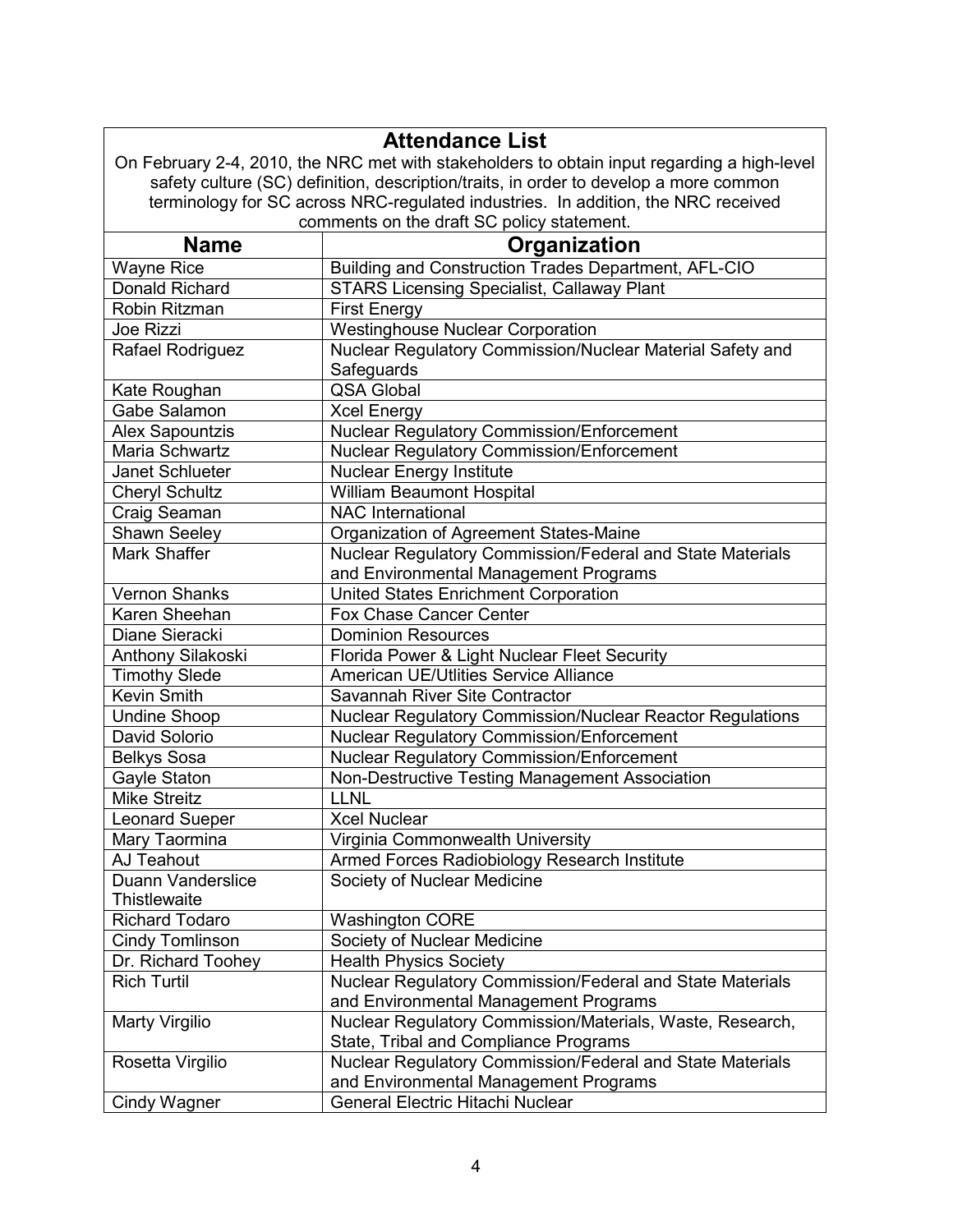|                                                                                             | <b>Attendance List</b>                                                                |  |  |  |  |
|---------------------------------------------------------------------------------------------|---------------------------------------------------------------------------------------|--|--|--|--|
| On February 2-4, 2010, the NRC met with stakeholders to obtain input regarding a high-level |                                                                                       |  |  |  |  |
|                                                                                             | safety culture (SC) definition, description/traits, in order to develop a more common |  |  |  |  |
|                                                                                             | terminology for SC across NRC-regulated industries. In addition, the NRC received     |  |  |  |  |
|                                                                                             | comments on the draft SC policy statement.                                            |  |  |  |  |
| <b>Name</b>                                                                                 | Organization                                                                          |  |  |  |  |
| Joe Wang                                                                                    | NdSigma, LLC                                                                          |  |  |  |  |
| Sandra Wastler                                                                              | Nuclear Regulatory Commission/Nuclear Security and Incident                           |  |  |  |  |
|                                                                                             | Response                                                                              |  |  |  |  |
| Doug Weaver                                                                                 | Nuclear Regulatory Commission/Nuclear Material Safety and                             |  |  |  |  |
|                                                                                             | Safeguards                                                                            |  |  |  |  |
| <b>Bruce Williams</b>                                                                       | <b>Shaw Power Group</b>                                                               |  |  |  |  |
| <b>Claude Williams</b>                                                                      | <b>Howard University</b>                                                              |  |  |  |  |
| Victoria Winfrey                                                                            | <b>Prairie Island tribal Council</b>                                                  |  |  |  |  |
| <b>Kevin Witt</b>                                                                           | Nuclear Regulatory Commission/Nuclear Material Safety and                             |  |  |  |  |
|                                                                                             | Safeguards                                                                            |  |  |  |  |
| Charles Workman                                                                             | <b>G4S Regulated Security Solutions</b>                                               |  |  |  |  |
| Roosevelt Word                                                                              | <b>SCE&amp;G SCANA</b>                                                                |  |  |  |  |
| Roy Zimmerman                                                                               | <b>Nuclear Regulatory Commission/Enforcement</b>                                      |  |  |  |  |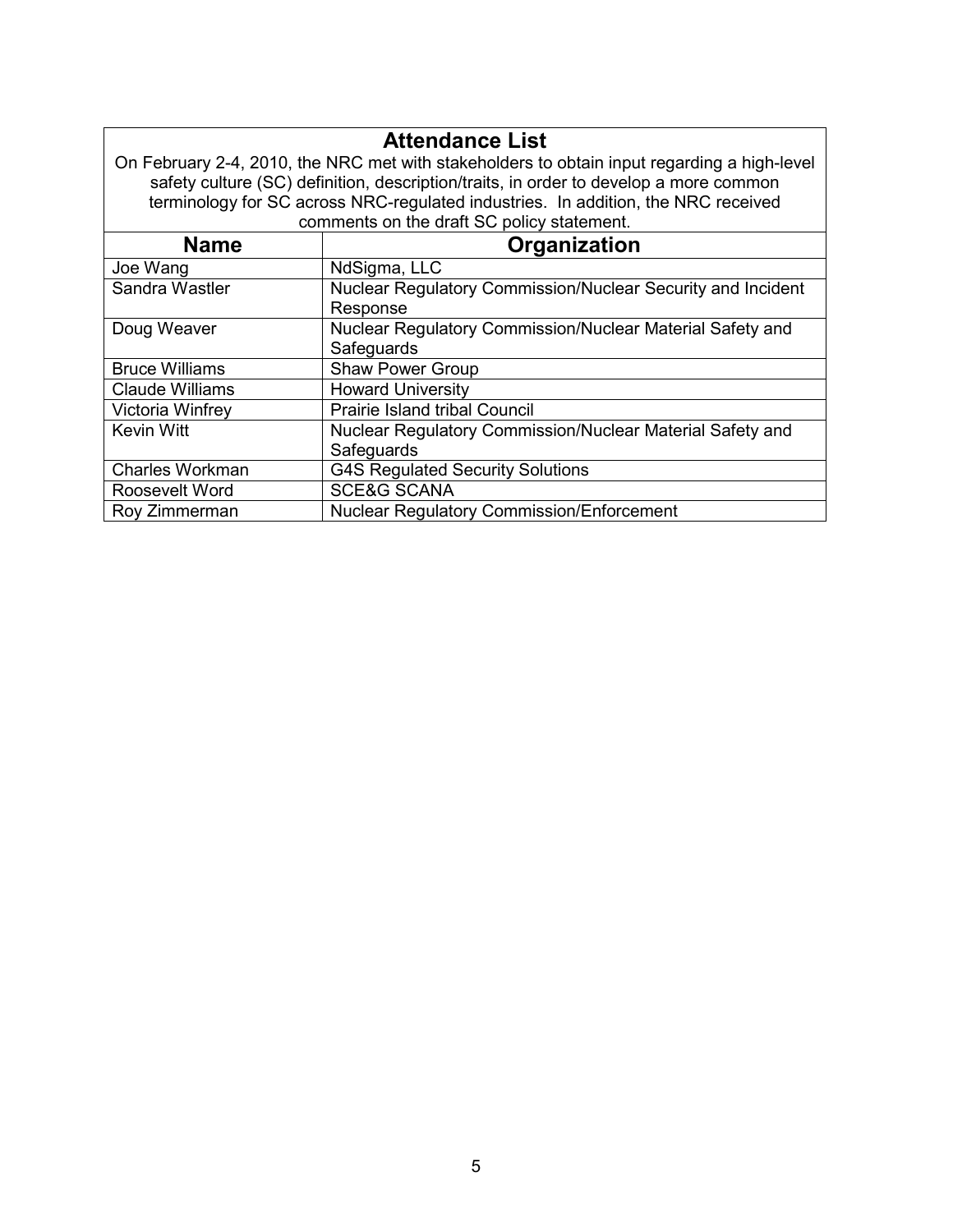## **February 2-4, 2010, Safety Culture Workshop Panel List and Affiliation**

#### **Panelist List and Affiliation**

- 1. Kevin Buckley (American Association of Physicists in Medicine)
- 2. Gerard Castro (Joint Commission)
- 3. David Collins (Member of the Public)
- 4. David Garchow (Institute of Nuclear Power Operations)
- 5. Billie Garde (Attorney, Clifford and Garde, LLP)
- 6. Tom Houghton (Nuclear Energy Institute)
- 7. Bob Link (AREVA)
- 8. George Marshall (American Portable Nuclear Gauge Association)
- 9. Wayne Rice (Building and Construction Trades Department, AFL-CIO)
- 10. Diane Sieracki (Dominion Resources)
- 11. Gayle Staton (Non-Destructive Testing Management Association)
- 12. Duann Vanderslice Thistlewaite (Society of Nuclear Medicine)
- 13. Dr. Richard Toohey (Health Physics Society)
- 14. Victoria Winfrey (Prairie Island Indian Community Tribal Council)
- 15. Bruce Williams (Shaw Power Group)
- 16. Chuck Workman (G4S Regulated Security Solutions)

#### **Breakout Session 1: New Construction-Reactors and Power Reactors**

- 1. David Garchow (Institute of Nuclear Power Operations)
- 2. Victoria Winfrey (Prairie Island Indian Community Tribal Council)
- 3. Tom Houghton (Nuclear Energy Institute)
- 4. Wayne Rice (Building and Construction Trades Department, AFL-CIO)
- 5. Diane Sieracki (Dominion Resources)
- 6. Bruce Williams (Shaw Power Group)
- 7. Chuck Workman (G4S Regulated Security Solutions)
- 8. Billie Garde (Attorney, Clifford and Garde, LLP)
- 9. David Collins (Member of the Public)

## **Breakout Session 2: Materials-Industrial and Fuel Cycle**

- 1. George Marshall (American Portable Nuclear Gauge Association)
- 2. Gayle Staton (Non-Destructive Testing Management Association)
- 3. Dr. Richard Toohey (Health Physics Society)
- 4. Bob Link (AREVA)

## **Breakout Session 3: Materials-Medical**

- 1. Kevin Buckley (American Association of Physicists in Medicine)
- 2. Gerard Castro (Joint Commission)
- 3. Duann Vanderslice Thistlewaite (Society of Nuclear Medicine)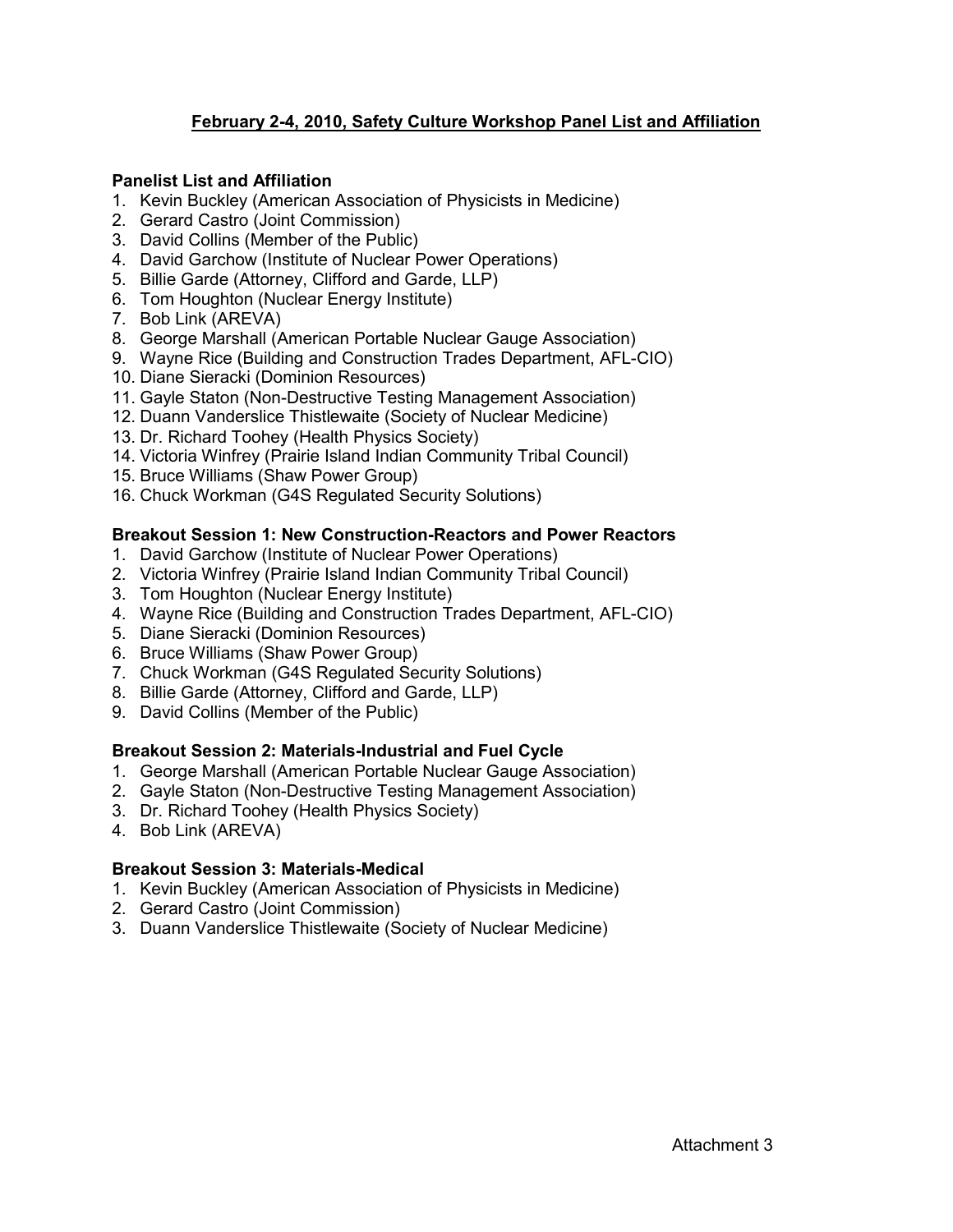# **Sample Safety Culture Definitions and Traits**

| <b>Sample Safety Culture Definitions</b>                                                                                                                                                                                                                                                                                                                                                                                                                                                                                                                                                                                                     |                                                                                                                                                                                                                                                                       |                                                                                                                                                                                                                                                                       |                                                                                                                                                                                             |                                                                                                                                                                                                                                                    |                                                                                                                                                                                                                                                                                                  |                                                                                                                                                  |                                                                                                                                                              |                                                                                                                                                            |
|----------------------------------------------------------------------------------------------------------------------------------------------------------------------------------------------------------------------------------------------------------------------------------------------------------------------------------------------------------------------------------------------------------------------------------------------------------------------------------------------------------------------------------------------------------------------------------------------------------------------------------------------|-----------------------------------------------------------------------------------------------------------------------------------------------------------------------------------------------------------------------------------------------------------------------|-----------------------------------------------------------------------------------------------------------------------------------------------------------------------------------------------------------------------------------------------------------------------|---------------------------------------------------------------------------------------------------------------------------------------------------------------------------------------------|----------------------------------------------------------------------------------------------------------------------------------------------------------------------------------------------------------------------------------------------------|--------------------------------------------------------------------------------------------------------------------------------------------------------------------------------------------------------------------------------------------------------------------------------------------------|--------------------------------------------------------------------------------------------------------------------------------------------------|--------------------------------------------------------------------------------------------------------------------------------------------------------------|------------------------------------------------------------------------------------------------------------------------------------------------------------|
| European<br><b>Strategic Safety</b><br>Initiative                                                                                                                                                                                                                                                                                                                                                                                                                                                                                                                                                                                            | <b>UK Health and</b><br><b>Safety Executive</b><br>(1993)                                                                                                                                                                                                             | <b>U.S. Nuclear</b><br>Regulatory<br><b>Commission (NRC)</b><br>(Draft-2009)                                                                                                                                                                                          | Institute of<br><b>Nuclear Power</b><br><b>Operations</b><br>(INPO)                                                                                                                         | <b>International Atomic</b><br><b>Energy Agency</b><br>(IAEA)/International<br><b>Nuclear Safety</b><br>Group (INSAG-4;<br>1991)                                                                                                                   | <b>Member of the</b><br><b>Public Mr. David</b><br><b>Collins</b>                                                                                                                                                                                                                                | Guldenmund (2000)                                                                                                                                | Mearns, et al<br>(2003)                                                                                                                                      | Von Thaden and<br><b>Gibbons (2008)</b>                                                                                                                    |
| Safety Culture is<br>the set of enduring<br>values and<br>attitudes regarding<br>safety issues,<br>shared by every<br>member of every<br>level of an<br>organization.<br>Safety Culture<br>refers to the extent<br>to which every<br>individual and<br>every group of the<br>organization is<br>aware of the risks<br>and unknown<br>hazards induced<br>by its activities; is<br>continuously<br>behaving so as to<br>preserve and<br>enhance safety; is<br>willing and able to<br>adapt itself when<br>facing safety<br>issues; is willing to<br>communicate<br>safety issues; and<br>consistently<br>evaluates safety<br>related behavior. | The product of<br>individual and<br>group values,<br>attitudes.<br>perceptions,<br>competencies, and<br>patterns of behavior<br>that determine the<br>commitment to, and<br>the style and<br>proficiency of, an<br>organization's<br>health and safety<br>management. | That assembly of<br>characteristics, attitudes,<br>and behaviors in<br>organizations and<br>individuals which<br>establishes that as an<br>overriding priority,<br>nuclear safety and<br>security issues receive<br>the attention warranted<br>by their significance. | An organization's<br>values and<br>behaviors-<br>modeled by its<br>leaders and<br>internalized by<br>its members-<br>that serve to<br>make nuclear<br>safety the<br>overriding<br>priority. | That assembly of<br>characteristics and<br>attitudes in<br>organizations and<br>individuals which<br>establishes that as an<br>overriding priority,<br>nuclear plant safety<br>issues receive the<br>attention warranted by<br>their significance. | Professional<br>leadership<br>attitudes in a High<br>Reliability<br>Organization that<br>ensure potentially<br>hazardous<br>activities are<br>managed to<br>maintain risk to<br>people and the<br>environment as<br>low as reasonably<br>achievable thereby<br>maintaining<br>stakeholder trust. | Those aspects of the<br>organizational culture<br>which will impact on<br>attitudes and behavior<br>related to increasing<br>or decreasing risk. | Safety Culture<br>forms the<br>environment<br>within which<br>individual safety<br>attitudes develop<br>and persist and<br>safety behaviors<br>are promoted. | The enduring value<br>and prioritization of<br>worker and public<br>safety by each<br>member of each<br>group and in every<br>level of an<br>organization. |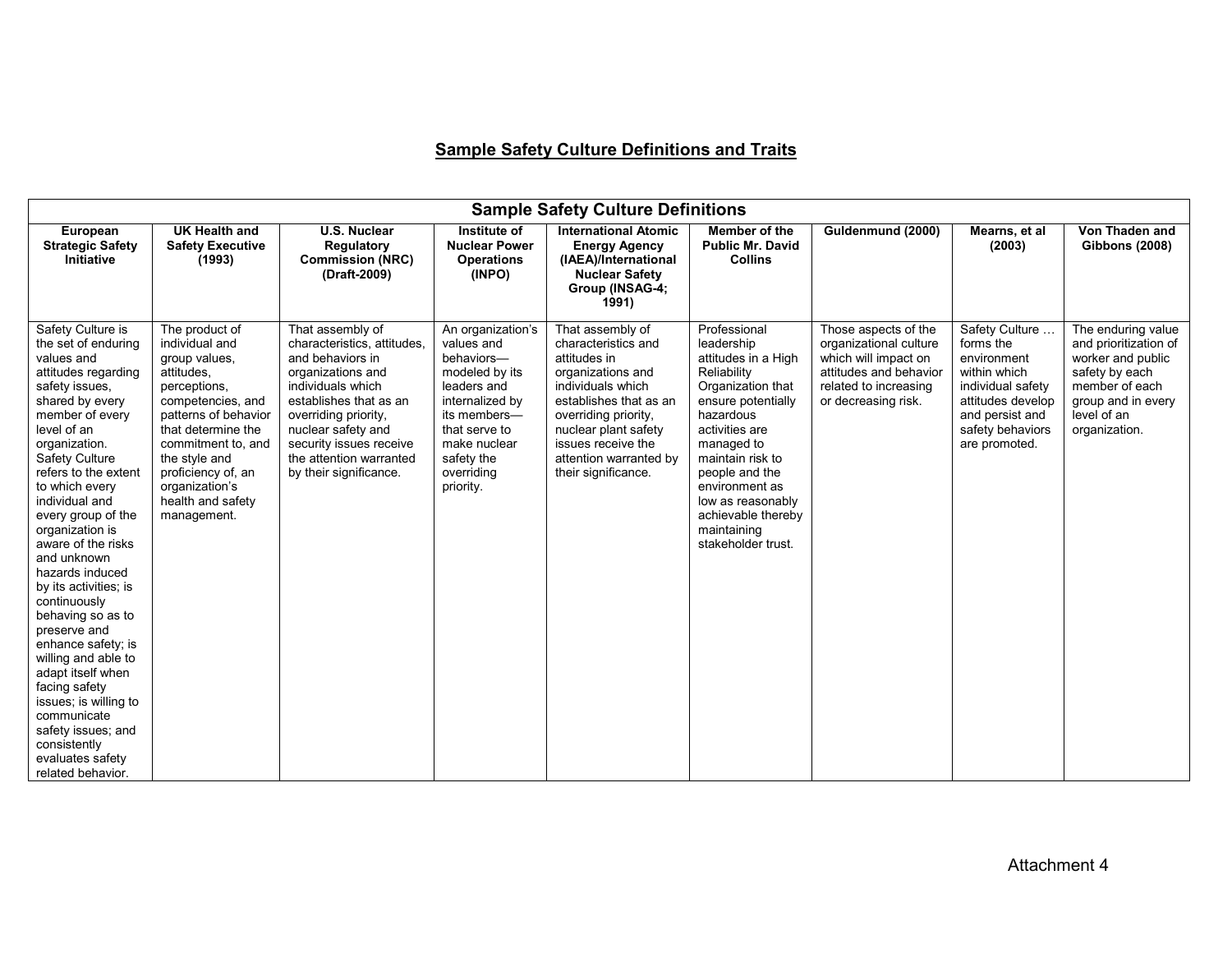| <b>Sample Safety Culture Traits</b> |                                                                                                                                                                                                                         |                                                                 |                                                 |                                                                                                                                                                                                                                                                                                    |                                                    |  |  |
|-------------------------------------|-------------------------------------------------------------------------------------------------------------------------------------------------------------------------------------------------------------------------|-----------------------------------------------------------------|-------------------------------------------------|----------------------------------------------------------------------------------------------------------------------------------------------------------------------------------------------------------------------------------------------------------------------------------------------------|----------------------------------------------------|--|--|
| <b>European Strategic</b>           | <b>NRC</b> (Draft)                                                                                                                                                                                                      | <b>INPO</b>                                                     | IAEA/INSAG-4                                    | <b>Member of the Public</b>                                                                                                                                                                                                                                                                        | Christian, et al                                   |  |  |
| <b>Safety Initiative</b>            |                                                                                                                                                                                                                         |                                                                 |                                                 | Mr. Dave Collins                                                                                                                                                                                                                                                                                   |                                                    |  |  |
| Commitment                          | Personnel demonstrate<br>ownership for nuclear<br>safety and security in their<br>day-to-day activities.                                                                                                                | Everyone is<br>personally<br>responsible for<br>nuclear safety. | Safety is a<br>clearly<br>recognized<br>value.  | Excellence Behaviors:(1)<br>Communicates and models<br>values; (2) Clearly<br>communicates expectations;<br>(3) Focus is on value not<br>cost; (4) Ensures training,<br>resources; (5) Good problem-<br>solver and coach; and (6)<br>Promotes open, deep<br>organization learning.                 | Management<br>commitment to<br>safety.             |  |  |
| <b>Behavior</b>                     | Process for planning and<br>controlling work activities<br>are implemented such that<br>safety and security are<br>maintained.                                                                                          | Leaders<br>demonstrate<br>commitment to<br>safety.              | Leadership for<br>safety is clear.              | Integrity Behaviors: (1) Does<br>the right thing (behaves<br>ethically); (2) Communicates<br>openly and honestly; (3)<br>Makes conservative<br>decisions; (4) Addresses<br>issues promptly, properly; (5)<br>Uses failures to learn, not<br>punish; and (6) Ensures<br>appropriate accountability. | Human<br>resources<br>practices.                   |  |  |
| Awareness                           | The organization maintains<br>a safety conscious work<br>environment in which<br>personnel feel free to raise<br>safety and security<br>concerns without fear of<br>retaliation.                                        | Trust permeates the<br>organization.                            | Accountability<br>for safety is<br>clear.       | Relationship Behaviors: (1)<br>Listens carefully to<br>suggestions; (2) Welcoming<br>and respectful; (3) Promotes<br>diversity, development; (4)<br>Compliments more than<br>criticizes; and (5) Promotes<br>work/life balance.                                                                    | Quality of<br>safety systems.                      |  |  |
| Adaptability                        | The organization ensures<br>that issues potentially<br>impacting safety or security<br>are promptly identified, fully<br>evaluated, and promptly<br>addressed and corrected<br>commensurate with their<br>significance. | Decision-making<br>reflects safety first.                       | Safety is<br>integrated into<br>all activities. |                                                                                                                                                                                                                                                                                                    | Supervisor<br>support for<br>safety.               |  |  |
| Information                         | The organization ensures<br>that the personnel,<br>equipment, tools,<br>procedures, and other<br>resources needed to<br>ensure safety and security<br>are available.                                                    | Nuclear technology<br>is recognized as<br>special and unique.   | Safety is<br>learning driven.                   |                                                                                                                                                                                                                                                                                                    | Internal group<br>processes.                       |  |  |
| Justness                            | The organization's<br>decisions ensure that safety<br>and security are<br>maintained.                                                                                                                                   | A questioning<br>attitude is cultivated.                        |                                                 |                                                                                                                                                                                                                                                                                                    | Group<br>boundary<br>management                    |  |  |
|                                     | Roles, responsibilities, and<br>authorities for safety and<br>security are clearly defined<br>and reinforced.                                                                                                           | Organizational<br>learning is<br>embraced.                      |                                                 |                                                                                                                                                                                                                                                                                                    | Risk associated<br>with activities/<br>environment |  |  |
|                                     | The organization maintains<br>a continuous learning<br>environment in which<br>opportunities to improve<br>safety and security are<br>sought out and<br>implemented.                                                    | Nuclear safety<br>undergoes constant<br>examination.            |                                                 |                                                                                                                                                                                                                                                                                                    | Work pressure<br>Leadership                        |  |  |
|                                     |                                                                                                                                                                                                                         |                                                                 |                                                 |                                                                                                                                                                                                                                                                                                    |                                                    |  |  |